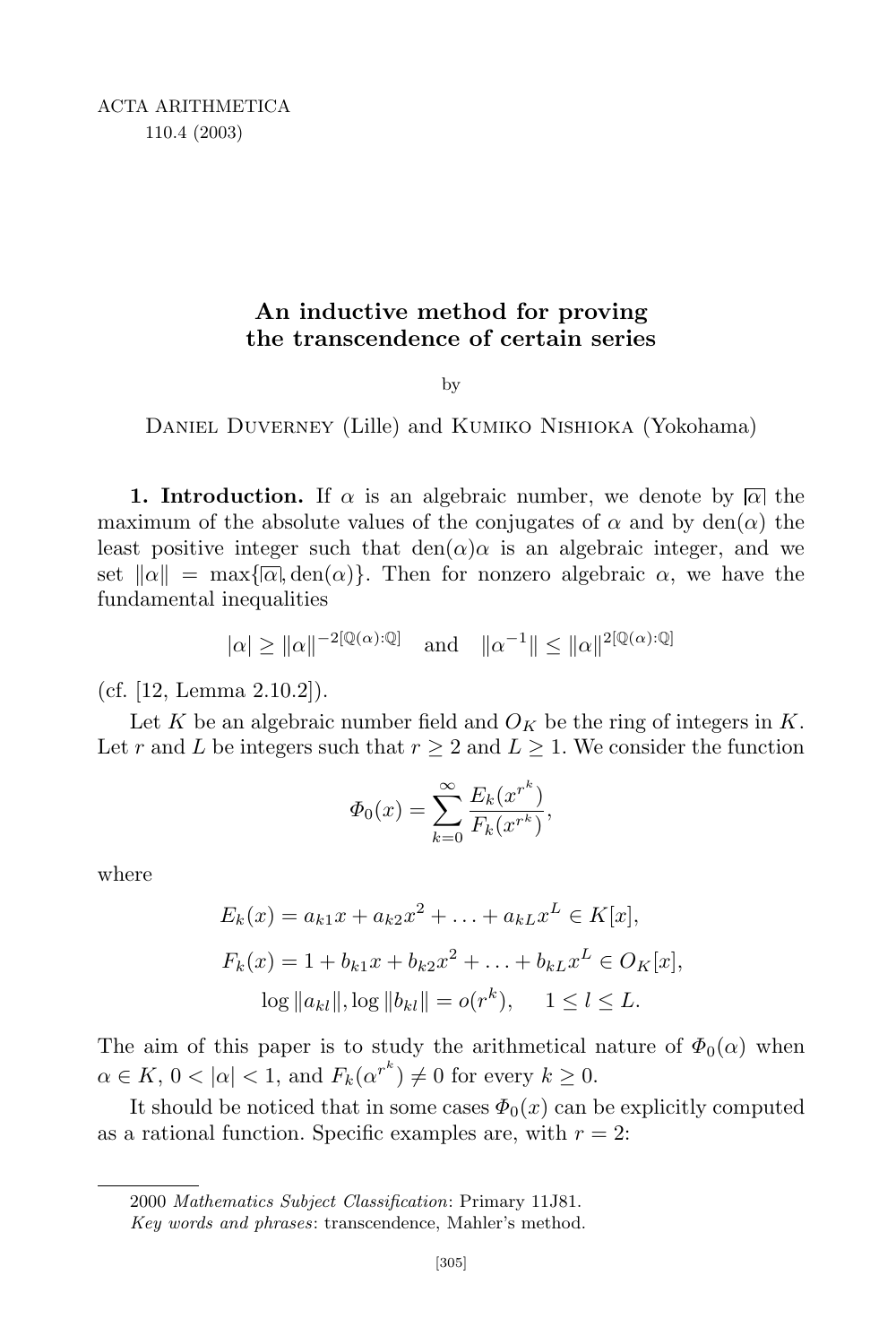306 D. Duverney and K. Nishioka

$$
\sum_{k=0}^{\infty} \frac{x^{2^k}}{1 - x^{2^{k+1}}} = \frac{x}{1 - x},
$$

$$
\sum_{k=0}^{\infty} \frac{2^k x^{2^k}}{1 + x^{2^k}} = \frac{x}{1 - x},
$$

$$
\sum_{k=0}^{\infty} \frac{(-2)^k x^{2^k}}{x^{2^{k+1}} - x^{2^k} + 1} = \frac{x}{x^2 + x + 1}.
$$

The first equality is due to Lucas [9]. The latter two equalities are proved in Duverney [4] but are evidently older. In the case where  $r = 3$ , we have for example

$$
\sum_{k=0}^{\infty} \frac{3^k x^{3^k} (1 - x^{2 \cdot 3^k})}{x^{4 \cdot 3^k} + x^{2 \cdot 3^k} + 1} = \frac{x}{1 - x^2}.
$$

This equality is proved in Duverney and Shiokawa [7]. Clearly for these examples,  $\Phi_0(\alpha) \in K$  if  $\alpha \in K$ .

Our main result will be

TRANSCENDENCE CRITERION.  $\Phi_0(\alpha)$  *is algebraic if and only if*  $\Phi_0(x)$  *is a rational function.*

In fact we will prove the more precise Theorem 6 below (see Section 3), which will also give us a way of proving that  $\Phi_0(x) \notin K(x)$ . The proof of Theorem 6 (and therefore of the transcendence criterion) relies on Mahler's transcendence method, more precisely on the following result, which is a special case of a theorem of Loxton and van der Poorten [8] (cf. [12, Theorem 2.9.1]).

THEOREM 1. Let K be an algebraic number field,  $r \geq 2$  be an integer,  ${\Phi_n(x)}_{n>0}$  *be a sequence in the ring of formal power series K*[[*x*]] *and*  $\alpha \in K$  *with*  $0 < |\alpha| < 1$ . If the following three properties are satisfied, then  $\Phi_0(\alpha)$  *is transcendental.* 

(I)  $\Phi_n(\alpha^{r^n}) = a_n \Phi_0(\alpha) + b_n$ , where  $a_n, b_n \in K$ , and  $\log ||a_n||$ ,  $\log ||b_n||$  $= O(r^n)$ .

(II) *If*  $\Phi_n(x) = \sum_{l=0}^{\infty} \sigma_l^{(n)}$  $\int_l^{(n)} x^l$ , *then for any*  $\varepsilon > 0$  *there is a positive integer n*<sup>0</sup> *such that*

$$
\log \|\sigma_l^{(n)}\| \le \varepsilon r^n (1+l)
$$

*for* any  $n \geq n_0$  and  $l \geq 0$ .

(III) *Let {sl}l≥*<sup>0</sup> *be variables and*

$$
F(x; s) = F(x; \{s_l\}_{l \ge 0}) = \sum_{l=0}^{\infty} s_l x^l,
$$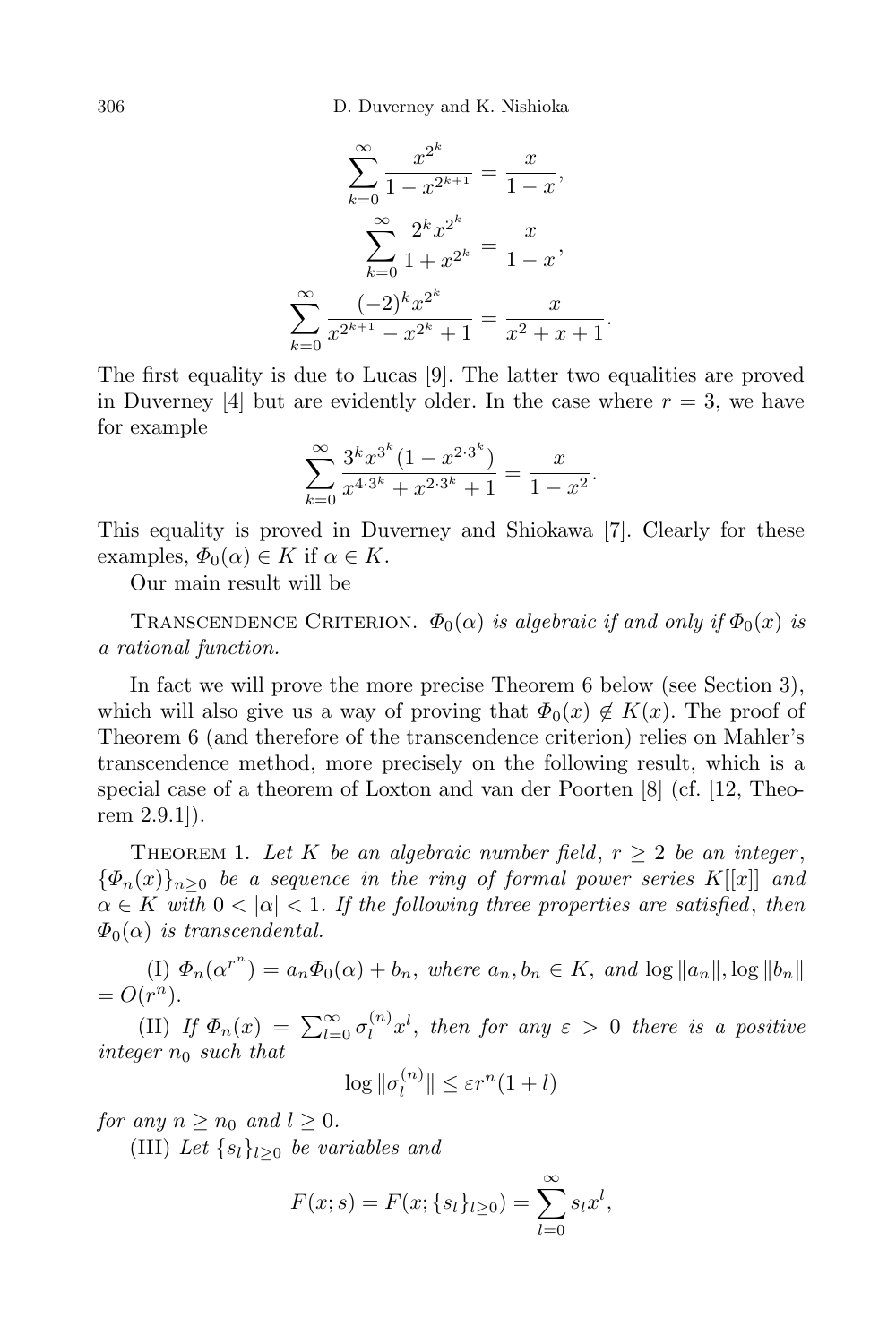*in such a way that*

$$
F(x; \sigma^{(n)}) = F(x; \{\sigma_l^{(n)}\}_{l \ge 0}) = \Phi_n(x).
$$

Then for any polynomials  $P_0(x, s), \ldots, P_d(x, s) \in K[x, \{s_l\}_{l>0}]$  and

$$
E(x, s) = \sum_{j=0}^{d} P_j(x, s) F(x; s)^j,
$$

*there is a positive integer I with the following property*: *if n is sufficiently* large and  $P_0(x, \sigma^{(n)})$ ,...,  $P_d(x, \sigma^{(n)})$  are not all zero, then ord  $E(x, \sigma^{(n)})$ *≤ I*, *where* ord *denotes the zero order at* 0*.*

However, applying Theorem 1 to  $\Phi_0(x)$  will not be an easy task, because of condition (III). Thus the second section will be devoted to the proof of Theorem 3, in which condition (III) will be replaced by a simpler one, namely, some kind of irrationality measure of the function  $\Phi_0(x)$ . The tool in this section is an inductive method developed in Duverney [5].

Then, in the third section, we will use rather classical tools in approximation theory, in order to compute this irrationality measure. By introducing low-order Padé approximants of the functions  $\Phi_n(x)$  connected to  $\Phi_0(x)$  by the equality (41), we will arrive at Theorem 6, which implies the transcendence criterion and will enable us to obtain transcendence results. These results will be developed in Section 5 (see Theorems 7–11).

## **2. An inductive method**

Theorem 2. *Let K be an algebraic number field*, *r and L be integers such that*  $r \geq 2$  *and*  $L \geq 1$ *, and* 

$$
S = \Phi_0(x) = \sum_{k=0}^{\infty} \frac{E_k(x^{r^k})}{F_k(x^{r^k})},
$$

*where*

$$
E_k(x) = a_{k1}x + a_{k2}x^2 + \dots + a_{kL}x^L \in K[x],
$$
  

$$
F_k(x) = 1 + b_{k1}x + b_{k2}x^2 + \dots + b_{kL}x^L \in K[x].
$$

*Suppose that there is a positive constant*  $c_1$  *such that for any*  $M \geq 1$  *and any polynomials*  $A_0, A_1 \in K[x]$ , *not both zero*, *satisfying* deg  $A_0$ , deg  $A_1 \leq M$ ,

$$
(1) \t\t\t ord(A_0 + A_1S) \le c_1M.
$$

*Then for any positive integer d there is a positive constant c<sup>d</sup> such that* for any  $M \ge 1$  and any polynomials  $A_0, A_1, \ldots, A_d \in K[x]$ , not all zero, *satisfying* deg  $A_i \leq M, 0 \leq i \leq d$ ,

(2) 
$$
\qquad \qquad \text{ord}(A_0+A_1S+\ldots+A_dS^d)\leq c_dM.
$$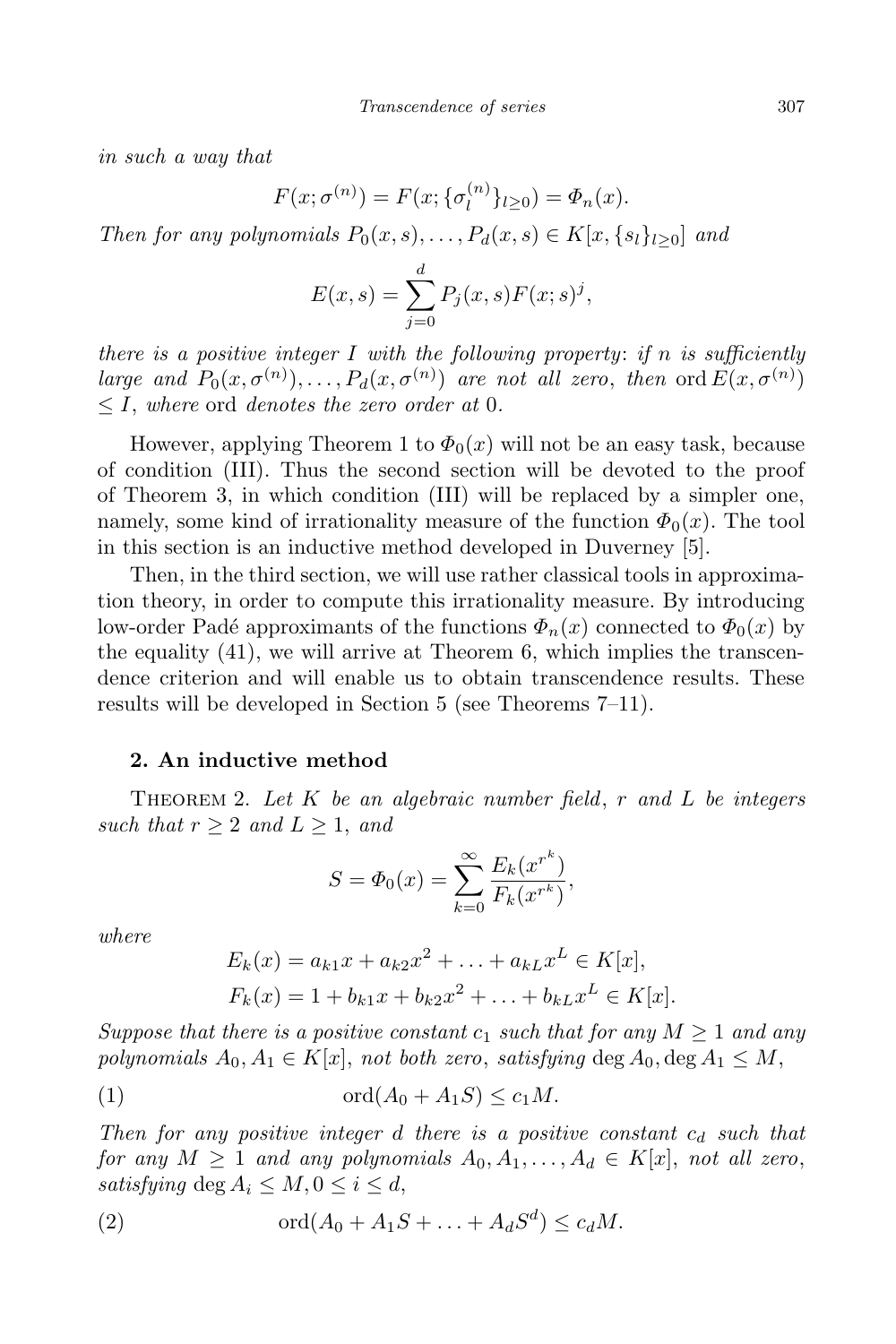*Proof.* Let

$$
\Phi_n(x) = \sum_{k=0}^{\infty} \frac{E_{n+k}(x^{r^k})}{F_{n+k}(x^{r^k})}, \quad R_n = \Phi_n(x^{r^n}), \quad T_n = \sum_{k=0}^{n-1} \frac{E_k(x^{r^k})}{F_k(x^{r^k})}.
$$

Then  $S = T_n + R_n$ . We prove (2) by induction on *d*. If  $d = 1$ , then (2) is the same as (1). Suppose that for a given  $d \geq 2$ , we have

(3) 
$$
\qquad \qquad \text{ord}(B_0 + B_1S + \ldots + B_{d-1}S^{d-1}) \leq c_{d-1}M,
$$

for any  $B_0, \ldots, B_{d-1} \in K[x]$ , not all zero, with  $\deg B_i \leq M, 0 \leq i \leq d-1$ . We may assume  $c_{d-1} \geq 1$  and  $A_d \neq 0$ . Let  $e = dL$ . For every  $n > 0$ , there exist  $Q_n(x) \in K[x]$  with  $Q_n(x) \neq 0$ , and  $P_{n1}(x), \ldots, P_{nd}(x) \in K[x]$  such that

(4) 
$$
\deg Q_n \le de, \quad \deg P_{ni} \le de, \quad 1 \le i \le d,
$$

$$
Q_n(x)\Phi_n(x)^i - P_{ni}(x) = x^{de+e+1}G_{ni}(x), \quad 1 \le i \le d,
$$

where

$$
G_{ni}(x) = \sum_{l=0}^{\infty} g_{ni}x^{l} \in K[[x]].
$$

For this we choose  $Q_n(x)$  in such a way that the terms of degrees  $de + 1$ ,  $\dots$ ,  $de + e$  vanish in the Taylor expansion of  $Q_n(x)\Phi_n(x)^i$  for  $i = 1, \dots, d$ . We only have to solve a linear homogeneous system which has *de* equations and *de* + 1 unknowns.

LEMMA 1. ord 
$$
G_{n1}(x) \leq \gamma
$$
, where  $\gamma = c_1(de+L) - (de + e + 1)$ .

*Proof.* In (4), replacing x by  $x^{r^n}$ , we have

$$
Q_n(x^{r^n})(S - T_n) - P_{n1}(x^{r^n}) = x^{(de + e + 1)r^n} G_{n1}(x^{r^n}).
$$

Multiplying both sides by  $D_n = \prod_{k=0}^{n-1} F_k(x^{r^k})$ , we have

 $D_n Q_n(x^{r^n})S - Q_n(x^{r^n})D_n T_n - D_n P_{n1}(x^{r^n}) = x^{(de+e+1)r^n}D_n G_{n1}(x^{r^n}).$ Since deg  $D_n$ , deg  $D_nT_n \leq Lr^n$ ,

deg  $D_n Q_n(x^{r^n})$ ,  $\deg(Q_n(x^{r^n})D_nT_n + D_nP_{n1}(x^{r^n})) \le (L + de)r^n$ . By  $(1)$  we have

$$
\text{ord}\, G_{n1}(x^{r^n}) \le (c_1(de+L) - (de+e+1))r^n,
$$

which implies the lemma.

We define  $P_{n0}(x) = Q_n(x)$ ,  $G_{n0}(x) = 0$ . In (4), replacing *x* by  $x^{r^n}$ , we obtain, for every  $i = 0, 1, \ldots, d$ ,

(5) 
$$
Q_n(x^{r^n})(S-T_n)^i - P_{ni}(x^{r^n}) = x^{(de+e+1)r^n} G_{ni}(x^{r^n}).
$$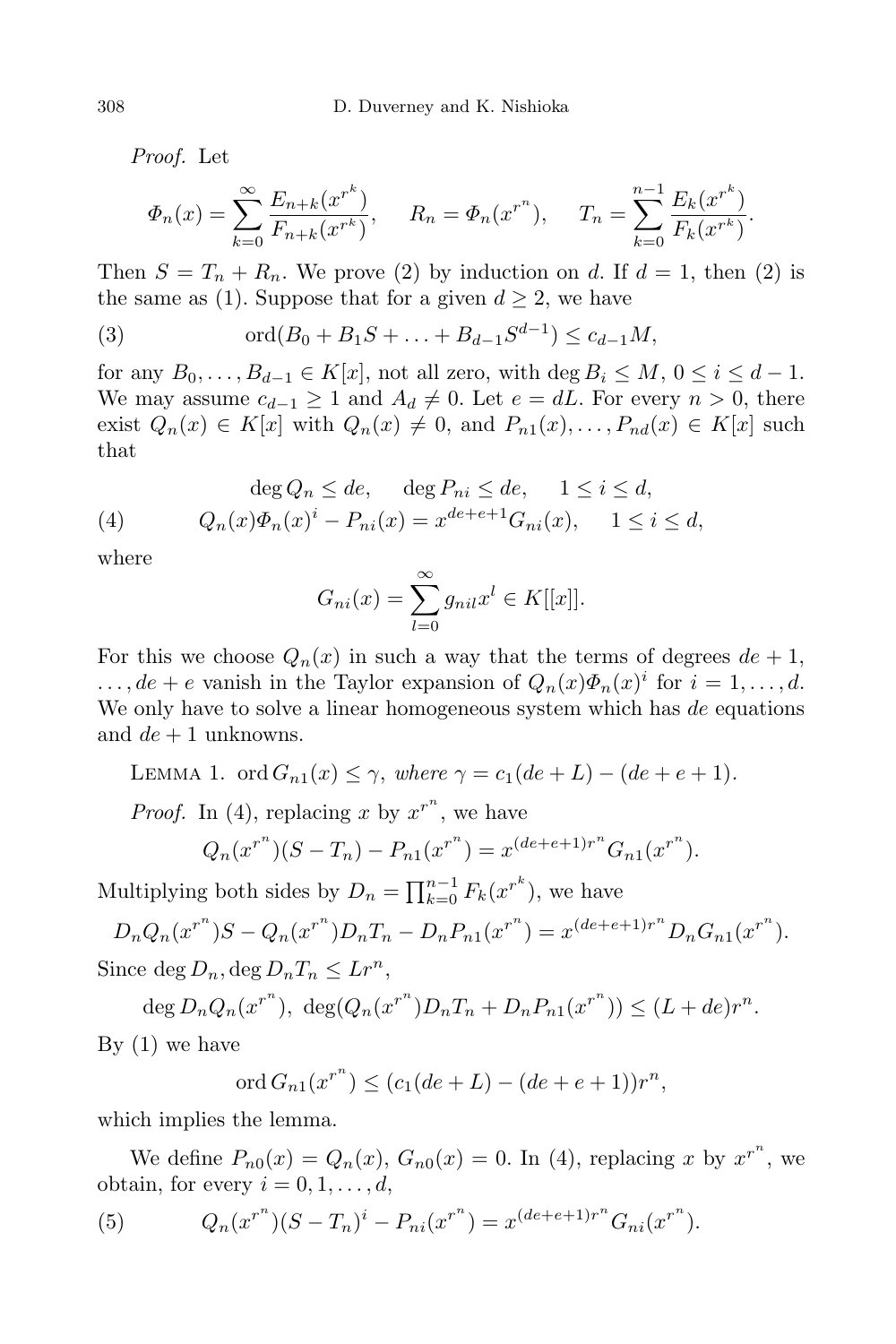We develop  $(S - T_n)^i$  and write the equality (5) in matrix form. Then we get

(6) 
$$
Q_n(x^{r^n})M_n\begin{pmatrix} 1 \ S \ \vdots \ S^d \end{pmatrix} - \begin{pmatrix} P_{n0}(x^{r^n}) \ P_{n1}(x^{r^n}) \ \vdots \ P_{nd}(x^{r^n}) \end{pmatrix} = x^{(de+e+1)r^n} \begin{pmatrix} 0 \ G_{n1}(x^{r^n}) \ \vdots \ G_{nd}(x^{r^n}) \end{pmatrix},
$$

where

$$
\mathcal{M}_n = \begin{pmatrix} 1 & 0 & \dots & 0 \\ -T_n & 1 & & \dots & 0 \\ T_n^2 & -2T_n & & \dots & 0 \\ \dots & \dots & \dots & \dots & \dots \\ (-1)^d T_n^d & (-1)^{d-1} {d \choose 1} T_n^{d-1} & \dots & 1 \end{pmatrix}.
$$

In [5] it is shown that

$$
\mathcal{M}_n^{-1} = \begin{pmatrix} 1 & 0 & \dots & 0 \\ T_n & 1 & \dots & 0 \\ T_n^2 & 2T_n & \dots & 0 \\ \dots & \dots & \dots & \dots \\ T_n^d & {d \choose 1} T_n^{d-1} & \dots & 1 \end{pmatrix}.
$$

Note that  $D_n^d \mathcal{M}_n^{-1}$  has entries in  $K[x]$ . Multiplying (6) on the left by  $\mathcal{M}_n^{-1}$ , we get

$$
(7) \ Q_n(x^{r^n})\begin{pmatrix} 1\\ S\\ \vdots\\ S^d \end{pmatrix} - \mathcal{M}_n^{-1} \begin{pmatrix} P_{n0}(x^{r^n})\\ P_{n1}(x^{r^n})\\ \vdots\\ P_{nd}(x^{r^n}) \end{pmatrix} = x^{(de+e+1)r^n} \mathcal{M}_n^{-1} \begin{pmatrix} 0\\ G_{n1}(x^{r^n})\\ \vdots\\ G_{nd}(x^{r^n}) \end{pmatrix}.
$$

Multiplying (7) on the left by the row matrix  $D_n^d(A_0, \ldots, A_d)$  we obtain

(8) 
$$
U_n\Big(\sum_{h=0}^d A_h S^h\Big) - V_n = x^{(de+e+1)r^n} H_n,
$$

where

$$
U_n = D_n^d Q_n(x^{r^n}) \in K[x],
$$
  
\n
$$
V_n = (A_0, \dots, A_d) D_n^d \mathcal{M}_n^{-1} \begin{pmatrix} P_{n0}(x^{r^n}) \ P_{n1}(x^{r^n}) \ \vdots \ P_{nd}(x^{r^n}) \end{pmatrix} \in K[x],
$$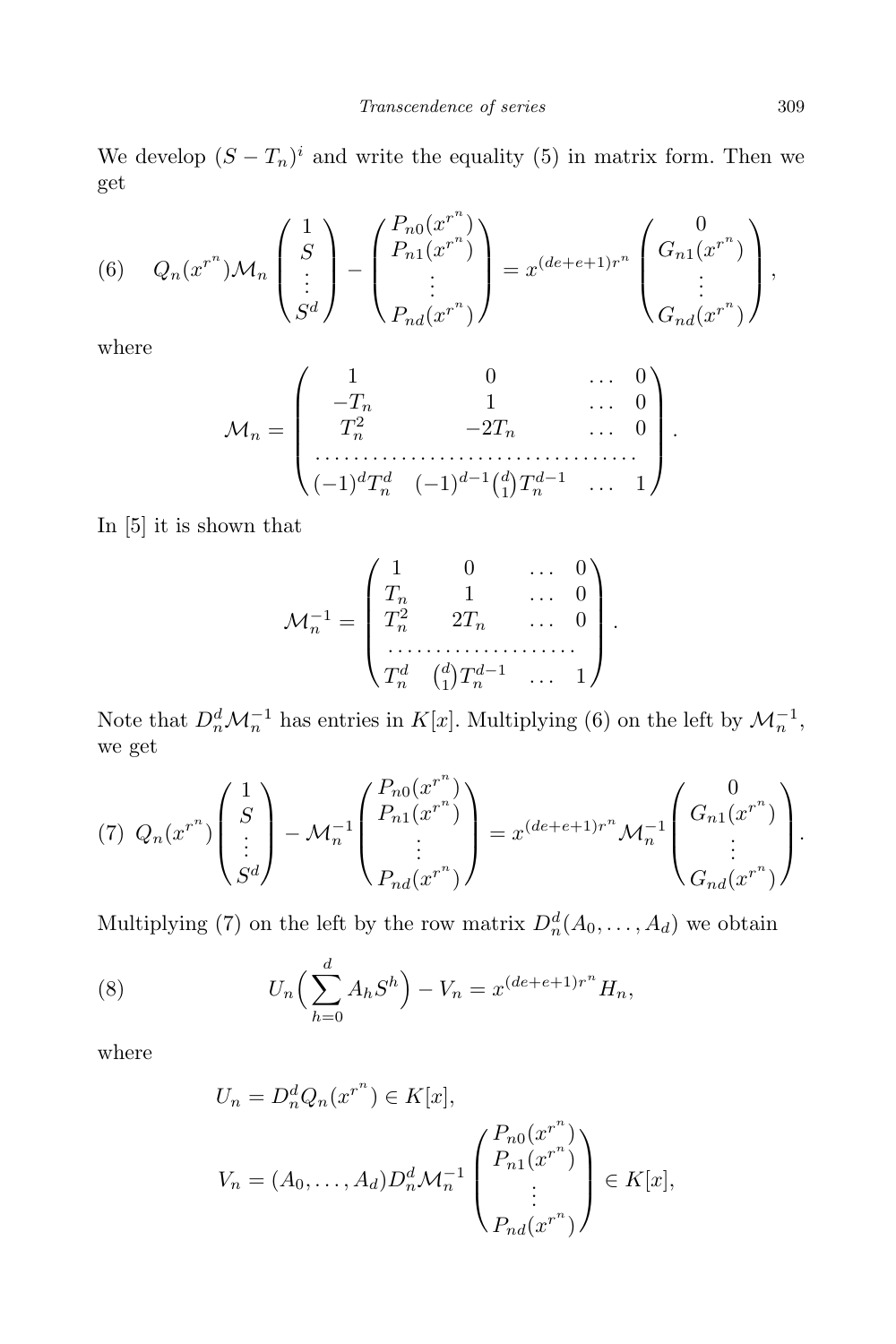$$
H_n = (A_0, \dots, A_d) D_n^d \mathcal{M}_n^{-1} \begin{pmatrix} 0 \\ G_{n1}(x^{r^n}) \\ \vdots \\ G_{nd}(x^{r^n}) \end{pmatrix} \in K[[x]].
$$

Let *n* be the positive integer such that

(9) 
$$
r^{n-1} \le c_{d-1} M < r^n.
$$

Then, as  $e = dL$  and  $c_{d-1} \geq 1$ ,

(10) 
$$
\deg V_n \leq M + dLr^n + der^n < (de + e + 1)r^n.
$$

Let *m* be the least integer such that  $(0, g_{n1m}, \ldots, g_{ndm}) \neq \mathbf{0}$ . By Lemma 1,  $m \leq \gamma$ . Let

$$
\begin{pmatrix} 0 \\ g_{n1m} \\ \vdots \\ g_{ndm} \end{pmatrix} = \begin{pmatrix} 0 \\ \vdots \\ 0 \\ g_{nim} \\ \vdots \\ g_{ndm} \end{pmatrix}, \quad g_{nim} \neq 0.
$$

Then, modulo  $x^{(m+1)r^n}$ , we have

$$
H_n \equiv D_n^d(A_0, \dots, A_d) \mathcal{M}_n^{-1} \begin{pmatrix} 0 \\ \vdots \\ 0 \\ g_{nim} x^{mr^n} \\ \vdots \\ g_{ndm} x^{mr^n} \end{pmatrix}
$$
  
\n
$$
\equiv D_n^d(A_0, \dots, A_d) \begin{pmatrix} 0 & 0 & \dots & 0 & 0 \\ \dots & \dots & \dots & \dots & 0 & 0 \\ \dots & \dots & \dots & \dots & \dots & 0 \\ \dots & \dots & \dots & \dots & \dots & 1 \\ \vdots & \vdots & \vdots & \vdots \\ \vdots & \vdots & \vdots \\ \vdots & \vdots & \vdots \\ \vdots & \vdots & \vdots \\ \vdots & \vdots & \vdots \\ \vdots & \vdots & \vdots \\ \vdots & \vdots & \vdots \\ \vdots & \vdots & \vdots \\ \vdots & \vdots & \vdots \\ \vdots & \vdots & \vdots \\ \vdots & \vdots & \vdots \\ g_{ndm} \end{pmatrix} x^{mr^n}
$$
  
\n
$$
\equiv D_n^d(B_0 + B_1S + \dots + B_{d-i}S^{d-i}) x^{mr^n},
$$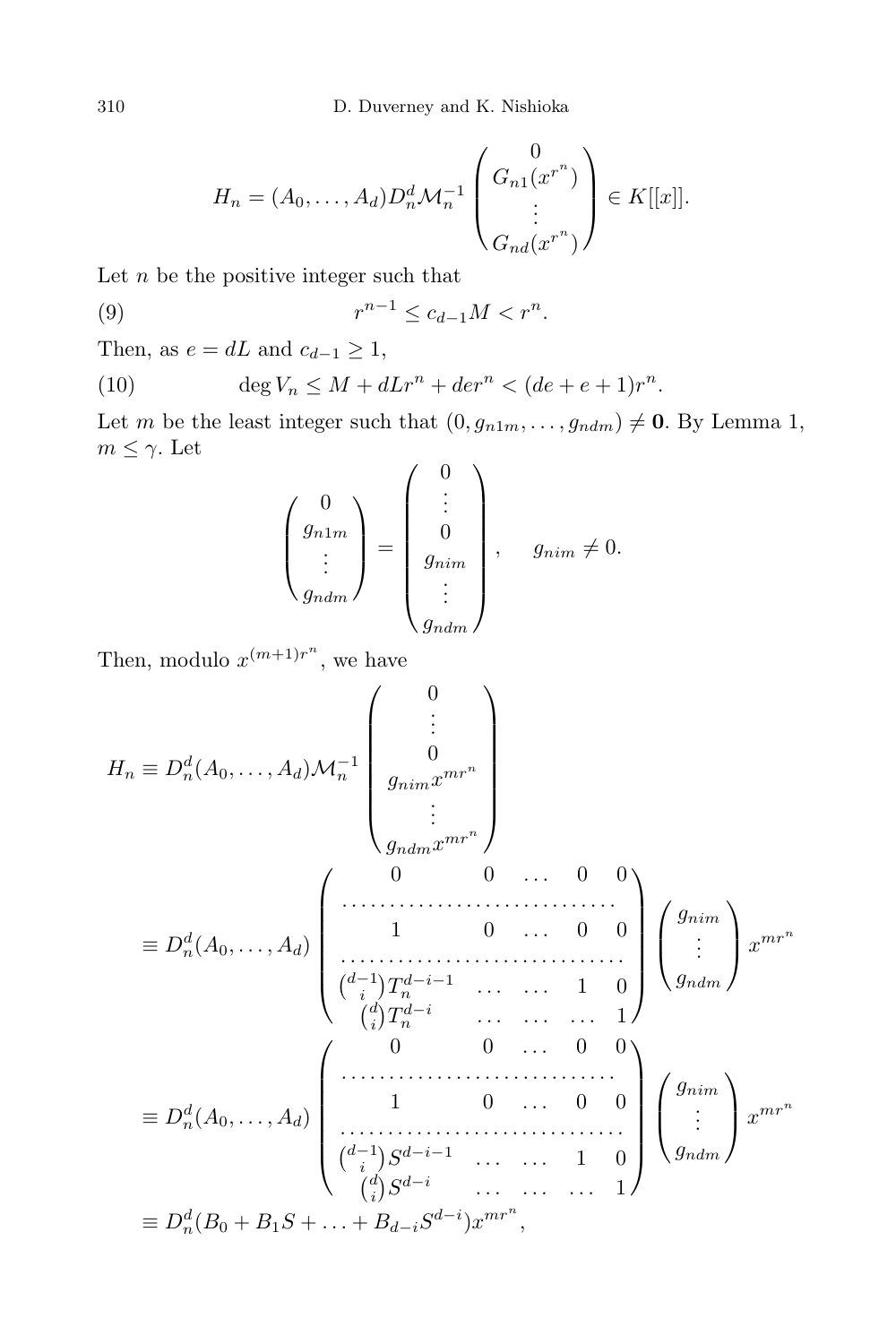where  $B_0, \ldots, B_{d-i} \in K[x]$  and

$$
B_{d-i} = A_d \binom{d}{i} g_{nim} \neq 0, \quad \deg B_h \leq M, \quad 0 \leq h \leq d-i.
$$

Since ord  $D_n = 0$ , by (3) and (9) we obtain

ord $(D_n^d(B_0 + B_1S + \ldots + B_{d-i}S^{d-i})x^{mr^n}) \leq c_{d-1}M + mr^n < (1+m)r^n$ . Hence  $H_n \not\equiv 0 \mod x^{(m+1)r^n}$ . Suppose that  $V_n \not\equiv 0$ . By (10) we get

$$
\operatorname{ord} V_n < (de + e + 1)r^n.
$$

Therefore by  $(8)$ ,  $(9)$  we obtain

$$
\text{ord}\left(\sum_{h=0}^{d} A_h S^h\right) < (de + e + 1)r^n \leq (de + e + 1)rc_{d-1}M.
$$

If  $V_n = 0$ , by (8), (9) we obtain

$$
\text{ord}\left(\sum_{h=0}^d A_h S^h\right) < (de + e + 1)r^n + (m+1)r^n \leq (de + e + 2 + \gamma)rc_{d-1}M.
$$

Letting  $c_d = (de + e + 2 + \gamma)rc_{d-1}$ , we obtain (2).

Theorem 3. *In addition to the hypotheses of Section* 1, *assume* (1)*. Then*  $\Phi_0(\alpha)$  *is transcendental.* 

*Proof.* We apply Theorem 1. Since

$$
\Phi_n(\alpha^{r^n}) = \Phi_0(\alpha) - \sum_{k=0}^{n-1} \frac{E_k(\alpha^{r^k})}{F_k(\alpha^{r^k})},
$$

property (I) is satisfied. We prove property (III). Suppose that  $\deg_x P_i(x, s)$  $\leq N$  and ord  $E(x, \sigma^{(n)}) = I_n$ . Then

$$
I_n r^n = \operatorname{ord} E(x^{r^n}, \sigma^{(n)}) = \operatorname{ord} \Big( \sum_{j=0}^d P_j(x^{r^n}, \sigma^{(n)}) \Phi_n(x^{r^n})^j \Big).
$$

On the other hand,

$$
D_n^d \sum_{j=0}^d P_j(x^{r^n}, \sigma^{(n)}) \Phi_n(x^{r^n})^j = \sum_{j=0}^d P_j(x^{r^n}, \sigma^{(n)}) D_n^d (S - T_n)^j.
$$

If  $P_0(x, \sigma^{(n)})$ ,  $\dots$ ,  $P_d(x, \sigma^{(n)})$  are not all zero, by Theorem 2 we get

$$
\operatorname{ord} E(x^{r^n}, \sigma^{(n)}) \le c_d(Nr^n + dLr^n).
$$

Therefore  $I_n \leq c_d(N + dL)$ , which proves (III). Property (II) results from the following.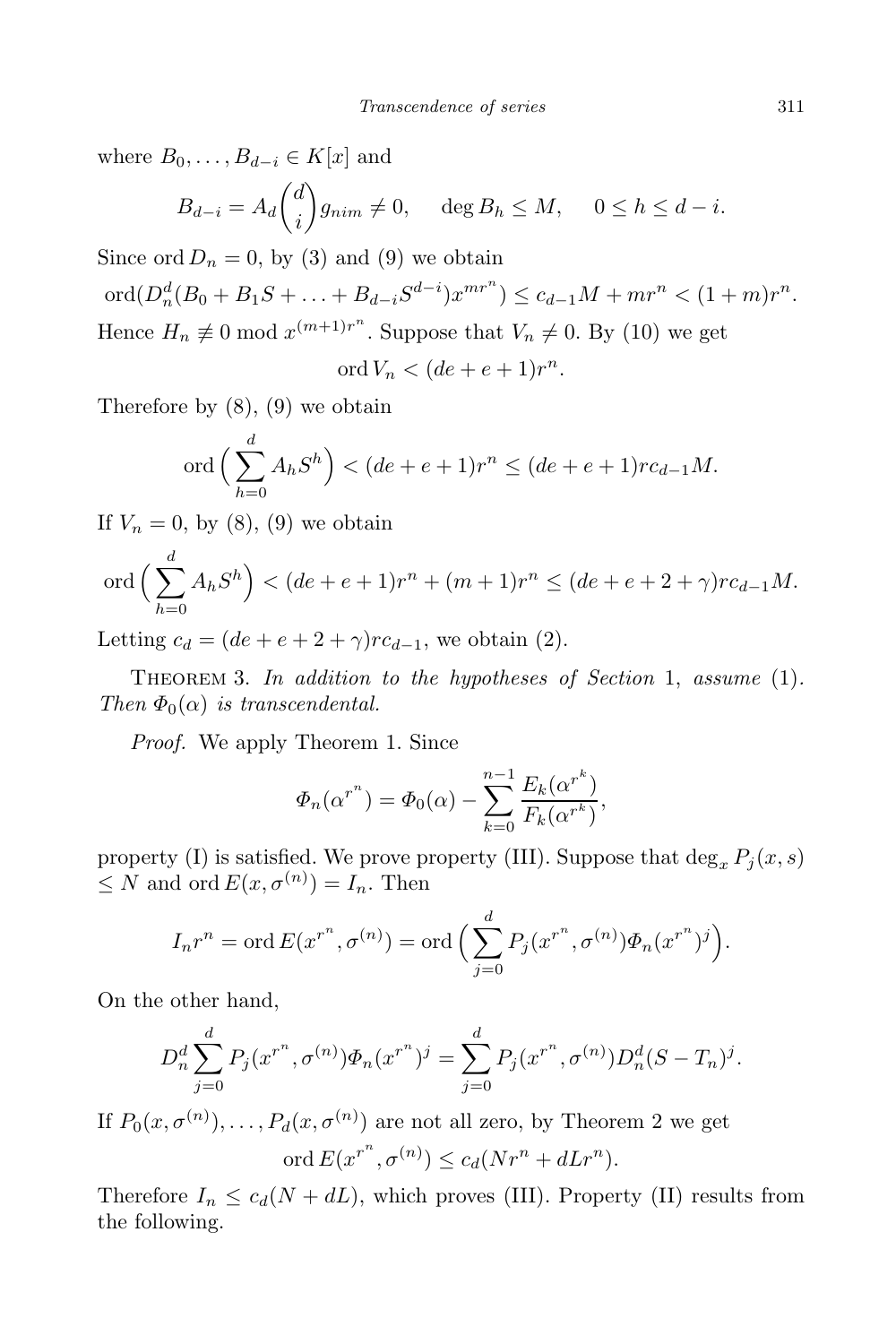LEMMA 2. For any  $\theta > 1$ , there exists a positive integer  $n_0$  such that

$$
\|\sigma_l^{(n)}\| \le \theta^{lr^n} \quad \text{ for any } n \ge n_0 \text{ and } l \ge 0.
$$

*Proof.* Let  $\sum_{k=0}^{\infty} a_k x^k \ll \sum_{k=0}^{\infty} b_k x^k$  mean  $|a_k| \leq b_k$  for all k. Let  $\theta > 1$ and *k* be greater than some constant depending on  $\theta$  which will be determined below. We have

$$
||a_{kl}|| \leq \theta^{r^k}, \quad ||b_{kl}|| \leq \theta^{r^k}, \quad 1 \leq l \leq L.
$$

Then

$$
E_k(x) \ll \theta^{r^k}(x + x^2 + \dots + x^L),
$$
  
\n
$$
\frac{1}{F_k(x)} \ll 1 + \theta^{r^k}(x + \dots + x^L) + \theta^{2r^k}(x + \dots + x^L)^2 + \dots
$$

Since  $(x + \ldots + x^L)^l \ll L^l(x^l + x^{l+1} + \ldots)$ , we get

$$
\frac{E_k(x)}{F_k(x)} \ll \theta^{r^k} L(x + x^2 + ...) + \theta^{2r^k} L^2(x^2 + x^3 + ...) + ...
$$
  

$$
\ll \theta^{r^k} Lx + ... + L^l(\theta^{r^k} + ... + \theta^{lr^k})x^l + ...
$$
  

$$
\ll (\theta^2)^{r^k} x + ... + (\theta^2)^{lr^k} x^l + ...
$$

So we obtain

$$
\Phi_n(x) \ll (\theta^2)^{r^n} x + \ldots + ([\log_r l] + 1)(\theta^2)^{lr^n} x^l + \ldots < (\theta^3)^{r^n} x + \ldots + (\theta^3)^{lr^n} x^l + \ldots,
$$

if *n* is sufficiently large. Hence  $| \sigma_l^{(n)} \rangle$  $\left| \frac{n}{l} \right| \leq (\theta^3)^{lr^n}$  for any  $n \geq n_0$  and  $l \geq 0$ . In the same way, we have  $|\sigma_l^{(n)}| \leq (\theta^3)^{l r^n}$  for any  $n \geq n_0$  and  $l \geq 0$ .

Since  $\prod_{l=1}^{L} \text{den}(a_{kl}) \leq \theta^{r^k}$  and  $b_{kl} \in O_K$ ,  $1 \leq l \leq L$ , we have  $\text{den}(\sigma_l^{(n)})$  $\theta^{(n)}_l \leq \theta^{r^n} \theta^{r^{n+1}} \dots \theta^{r^{n+\lfloor \log_r l \rfloor}} \leq \theta^{r^{n+\lfloor \log_r l \rfloor}(1+r^{-1}+r^{-2}+\dots)} \leq (\theta^2)^{lr^n}$ for any  $n \geq n_0$  and  $l \geq 0$ .

Lemma 2 is proved and the proof of Theorem 3 is complete. To end this section, we prove Lemma 3, which will be used later.

Lemma 3. *Let*

$$
f_n(x) = -\frac{B_n(x)}{A_n(x)} + \Phi_n(x),
$$

where  $A_n(x), B_n(x) \in K[x]$ , deg  $A_n$ , deg  $B_n \leq L$ ,  $A_n(0) = 1$ ,  $B_n(0) = 0$  and the log  $\parallel \ \parallel$  of the coefficients of  $A_n(x)$ ,  $B_n(x)$  are  $o(r^n)$ . Let I be a positive *integer*, and  $\alpha \in K$  *with*  $0 < |\alpha| < 1$ *. Then there exist positive numbers*  $\eta$  < 1 *and*  $n_0$  *such that* 

$$
0 < |f_n(\alpha^{r^n})| < \eta^{r^n \text{ ord } f_n(x)}
$$

*for every*  $n \geq n_0$  *satisfying* ord  $f_n(x) \leq I$ *.*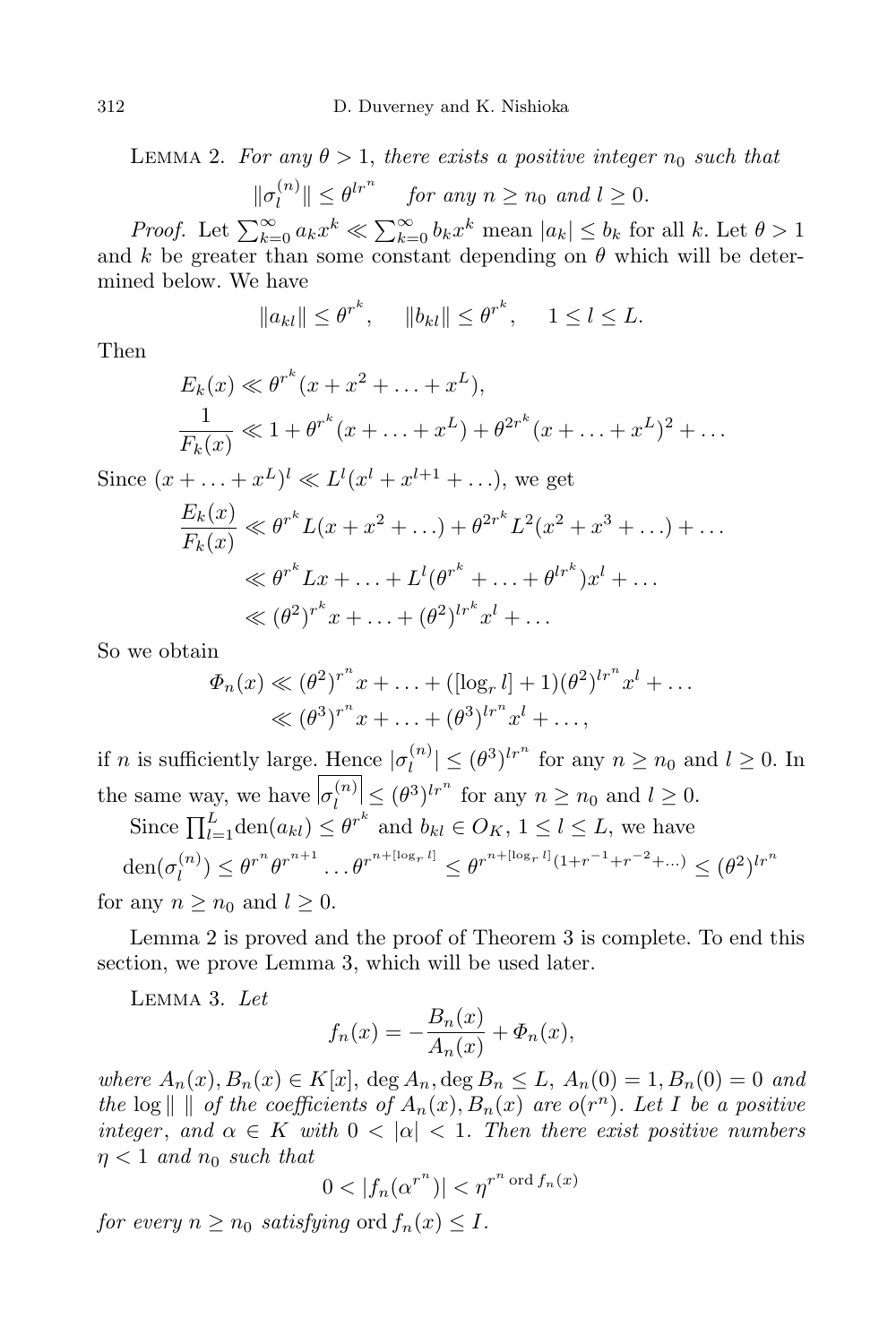*Proof.* Let  $\theta > 1$  and  $B_n(x)/A_n(x) = \sum_{l=1}^{\infty} \tau_l^{(n)}$  $\int_l^{(n)} x^l$ . As in Lemma 2, we obtain  $\|\tau_l^{(n)}\|$  $\left| \int_l^{(n)} \| \leq (\theta^2)^{lr^n}$ . We put

$$
f_n(x) = \sum_{l=1}^{\infty} (-\tau_l^{(n)} + \sigma_l^{(n)}) x^l = a_H x^H + a_{H+1} x^{H+1} + \dots, \quad a_H \neq 0.
$$

Then  $1 \leq H \leq I$  and by Lemma 2,  $||a_l|| \leq (\theta^4)^{lr^n}$ . We have

$$
f_n(\alpha^{r^n}) = a_H \alpha^{Hr^n} \left(1 + \frac{a_{H+1}}{a_H} \alpha^{r^n} + \frac{a_{H+2}}{a_H} \alpha^{2r^n} + \dots \right).
$$

Since

$$
\left|\frac{a_{H+l}}{a_H}\right| \leq (\theta^{8[K:\mathbb{Q}]} )^{Hr^n} (\theta^4)^{(H+l)r^n} \leq \theta^{(8[K:\mathbb{Q}]+4)Hr^n} \theta^{4lr^n},
$$

we obtain

$$
\left|\frac{a_{H+l}}{a_H} \alpha^{lr^n}\right| \leq (\theta^{8[K:\mathbb{Q}]+4})^{Ir^n} |\theta^4 \alpha|^{lr^n}.
$$

We can choose  $\theta > 1$  such that

$$
\eta = \theta^{(8[K:\mathbb{Q}]+4)I} |\theta^4 \alpha| < 1.
$$

Then

$$
\left|\frac{a_{H+l}}{a_H} \alpha^{lr^n}\right| \leq \eta^{lr^n},
$$

and so if *n* is sufficiently large, then  $0 < |f_n(\alpha^{r^n})| < 2|\theta^4\alpha|^{Hr^n} < \eta^{Hr^n}$ .

**3. Proof of the Transcendence Criterion.** We first prove a generalization of  $[3,$  Theorem 9.7, p. 113. Let **K** be any commutative field with a nonarchimedean absolute value *| |*, thus satisfying

(11)  $|x| = 0 \Leftrightarrow x = 0$ ,

(12) 
$$
|xy| = |x| |y|,
$$

(13) 
$$
|x + y| \le \max\{|x|, |y|\}.
$$

We suppose moreover that there exists in **K** a subring **A** with the following property:

(14) for any 
$$
x \in \mathbf{A} \setminus \{0\}
$$
,  $|x| \ge 1$ .

THEOREM 4. Let **K** be as above and  $\alpha \in \mathbf{K}$ . Suppose there exist  $a, b, k, l$  $\in (0,\infty), h \geq 1$ , an increasing sequence  $\{g(n)\}_{n\geq 0}$  in  $(0,\infty)$ , and a sequence  ${(p_n, q_n)}_{n \geq 0}$  *in*  $\mathbf{A}^2$  *such that* 

(15)  $q_n p_{n+1} - q_{n+1} p_n \neq 0$  *for every*  $n \geq 0$ ,

(16) 
$$
|q_n| \leq k g(n)^a \qquad \text{for every } n \geq 0,
$$

(17)  $|q_n \alpha - p_n| \le l/g(n)$  *for every*  $n \ge 0$ ,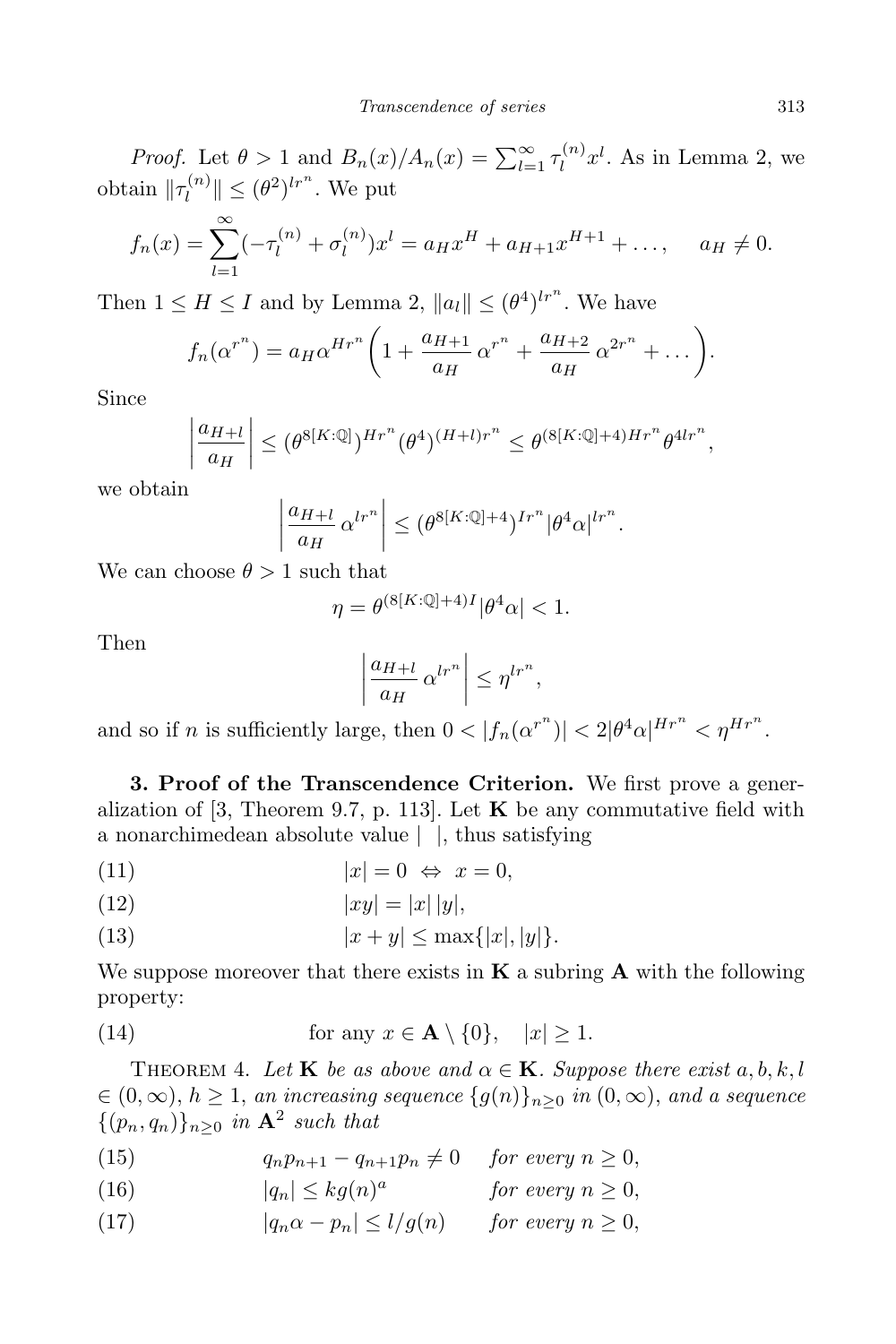314 D. Duverney and K. Nishioka

(18) 
$$
\lim_{n \to \infty} g(n) = \infty,
$$

(19) 
$$
g(n+1) \le bg(n)^h \quad \text{for every } n \ge 0.
$$

*Then for every*  $(p, q) \in \mathbf{A}^2$  *with*  $q \neq 0$ *, we have* 

 $|q\alpha - p| \geq c/|q|^{\mu}$ 

 $with \ c = (kb^{a(h+1)}M^{ah^2})^{-1}, \ \mu = ah^2, \ and \ M = \max\{l, g(0)\}.$ *Proof.* Let  $(p, q) \in \mathbf{A}^2$ , with  $q \neq 0$ , fixed. Let

(20) 
$$
M = \max\{l, g(0)\}.
$$

Let *ν* be the least integer satisfying  $|q|M/g(\nu)| < 1$ . Such a *ν* exists because of (18). Moreover, as  $|q| \geq 1$  because  $q \in \mathbf{A} \setminus \{0\}$ , we have  $|q|M/g(0) \geq 1$ , therefore  $\nu \geq 1$ . Thus  $|q|M/g(\nu-1) \geq 1$ , which implies  $g(\nu-1) \leq |q|M$ . By using (19), we obtain  $g(\nu) \le b(|q|M)^h$ , and by using (19) again,

(21) 
$$
g(\nu+1) \leq b^{h+1} (|q|M)^{h^2}.
$$

Now consider the determinant  $\Delta_{\nu} = \begin{vmatrix} q_{\nu} & p_{\nu} \\ q_{\nu+1} & p_{\nu+1} \end{vmatrix}$  $q_{\nu+1}^{q_{\nu}} p_{\nu+1}^{p_{\nu}}$ . By (15),  $\Delta_{\nu} \neq 0$ , which means that the vectors  $(q_{\nu}, p_{\nu})$  and  $(q_{\nu+1}, p_{\nu+1})$  form a basis of  $\mathbf{K}^2$ . Hence one of the two determinants  $\begin{pmatrix} q_{\nu} & p_{\nu} \\ q & p \end{pmatrix}$  $\begin{array}{c} q \nu p \nu \\ q p \end{array}$  and  $\begin{array}{c} q \nu + 1 \nu p \nu + 1 \\ q p \end{array}$  $\left\lfloor \frac{p_{\nu+1}}{q} \right\rfloor$  is distinct from 0. Set  $m = \nu$  or  $m = \nu + 1$ , such that

(22) 
$$
\delta_m = \begin{vmatrix} q_m & p_m \\ q & p \end{vmatrix} \neq 0.
$$

As  $\delta_m \in \mathbf{A} \setminus \{0\}$ , we have by (14)  $|pq_m - qp_m| \geq 1$ . This means that  $|q(q_m\alpha - p_m) - q_m(q\alpha - p)| \geq 1$ . By using (13), we obtain

(23) 
$$
\max\{|q(q_m\alpha - p_m)|, |q_m(q\alpha - p)|\} \ge 1.
$$

But  $|q(q_m \alpha - p_m)| \leq |q| l / g(m)$  by (17). As  $l \leq M$  and *g* is increasing, we have  $|q(q_m\alpha - p_m)| \leq |q|M/g(\nu)| < 1$  by definition of  $\nu$ . Therefore in (23) the greatest number on the left-hand side cannot be  $|q(q_m\alpha - p_m)|$ , and (23) becomes

(24) 
$$
|q_m| |q\alpha - p| \ge 1 \Leftrightarrow |q\alpha - p| \ge 1/|q_m|.
$$

By (16) we can write  $|q_m| \leq k g(m)^a \leq k g(\nu+1)^a$ . By using (21) we obtain

(25) 
$$
|q_m| \le k b^{a(h+1)} (|q|M)^{ah^2}.
$$

Therefore (24) becomes

$$
|q\alpha - p| \ge \frac{1}{kb^{a(h+1)}M^{ah^2}} \frac{1}{|q|^{ah^2}},
$$

which proves the theorem.

Now we specialize Theorem 4 to the following situation. Let *K* be any commutative field, let  $K[[x]]$  be the ring of formal power series with coef-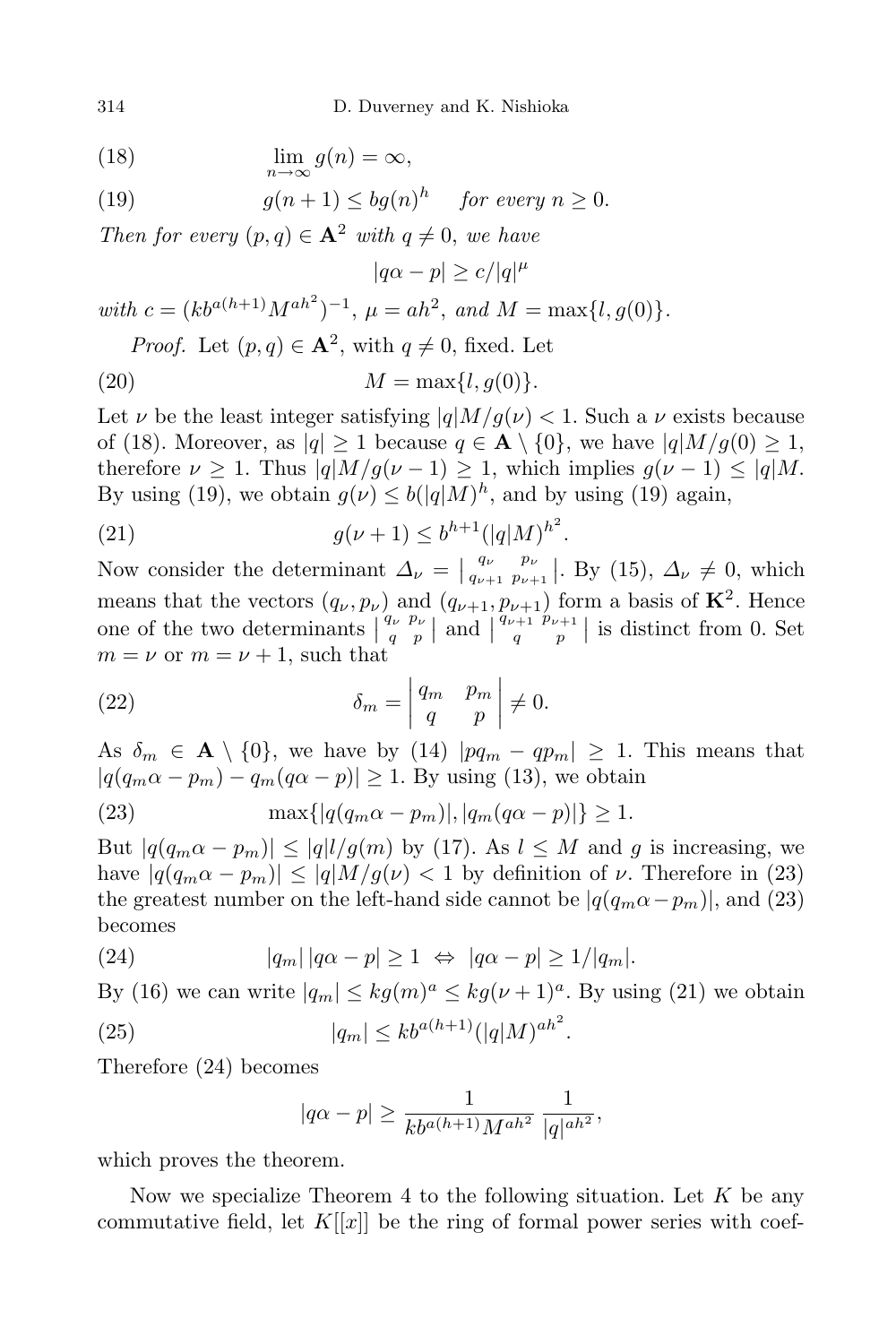ficients in *K*, and let  $K((x))$  be the field of fractions of  $K[[x]]$ . It is well known that  $K((x))$  is also the field of Laurent series with coefficients in  $K$ , which means that any  $f \in K((x))^\times$  can be written, in a unique form, as

(26) 
$$
f(x) = \sum_{n \ge m} a_n x^n \quad \text{with } a_m \ne 0.
$$

The valuation of  $f \in K((x))^\times$  is defined, as usual, by

$$
(27) \t\t v(f) = m.
$$

It has the following properties:

$$
(28) \t v(fg) = v(f) + v(g),
$$

(29) 
$$
v(f+g) \geq \min\{v(f), v(g)\}.
$$

Now fix any  $\theta > 1$ . We define an absolute value on  $K((x))$  by putting

(30) 
$$
|f| = \theta^{-v(f)}
$$
 if  $f \neq 0$ ,  $|0| = 0$ .

It is easily checked (and well known) that *| |* satisfies (11)–(13).

THEOREM 5. Let K be a commutative field and  $A, B, C \in \mathbb{R}, 0 < A < B$ ,  $C \geq 1$ *. Let*  $r \geq 2$  *be an integer. Let*  $\{m(n)\}_{n>0}$  *be an increasing sequence of nonnegative integers satisfying*  $m(n + 1) - m(n) \leq C$ *. Let*  $f \in K[[x]]$ *. Suppose that there exists a sequence*  $\{(P_n, Q_n)\}_{n\geq 0}$  *in*  $K[x]^2$  *satisfying* 

(31) 
$$
P_n Q_{n+1} - P_{n+1} Q_n \neq 0 \quad \text{for every } n \geq 0,
$$

(32) 
$$
\deg Q_n, \deg P_n \leq Ar^{m(n)} \quad \text{for every } n \geq 0,
$$

(33) 
$$
v(Q_n f - P_n) \geq Br^{m(n)} \quad \text{for every } n \geq 0.
$$

*Then, for every*  $(P,Q) \in K[x]^2$  *with*  $Q \neq 0$  *and* deg  $P$ , deg  $Q \leq d$ ,  $d \geq 1$ ,

(34) 
$$
v(Qf-P) \leq \left( Ar^{m(0)+2C} \left(1+\frac{1}{B-A}\right)+1\right) d.
$$

*Proof.* We apply Theorem 4 with **K** replaced by  $K((x))$  and

$$
\mathbf{A} = \{ f \in K((x)) \mid f(x) = P(x^{-1}) \text{ for some } P \in K[x] \}.
$$

For every  $n \in \mathbb{N}$ , put

$$
Q_n(x) = x^{[Ar^{m(n)}]} \widetilde{Q}_n(x), \quad P_n(x) = x^{[Ar^{m(n)}]} \widetilde{P}_n(x).
$$

Then  $\widetilde{P}_n, \widetilde{Q}_n \in \mathbf{A}$  for every  $n \in \mathbb{N}$  and by (33),

(35) 
$$
v(\widetilde{Q}_n f - \widetilde{P}_n) \ge (B - A)r^{m(n)}.
$$

By using the absolute value (30), we deduce from (31), (32) and (35) that

*(36)*  $\widetilde{P}_n \widetilde{Q}_{n+1} - \widetilde{P}_{n+1} \widetilde{Q}_n \neq 0$  for every  $n \geq 0$ ,

(37) 
$$
|\tilde{Q}_n| \leq \theta^{Ar^{m(n)}} \qquad \text{for every } n \geq 0,
$$

(38) 
$$
|\tilde{Q}_n f - \tilde{P}_n| \le 1/\theta^{(B-A)r^{m(n)}} \text{ for every } n \ge 0.
$$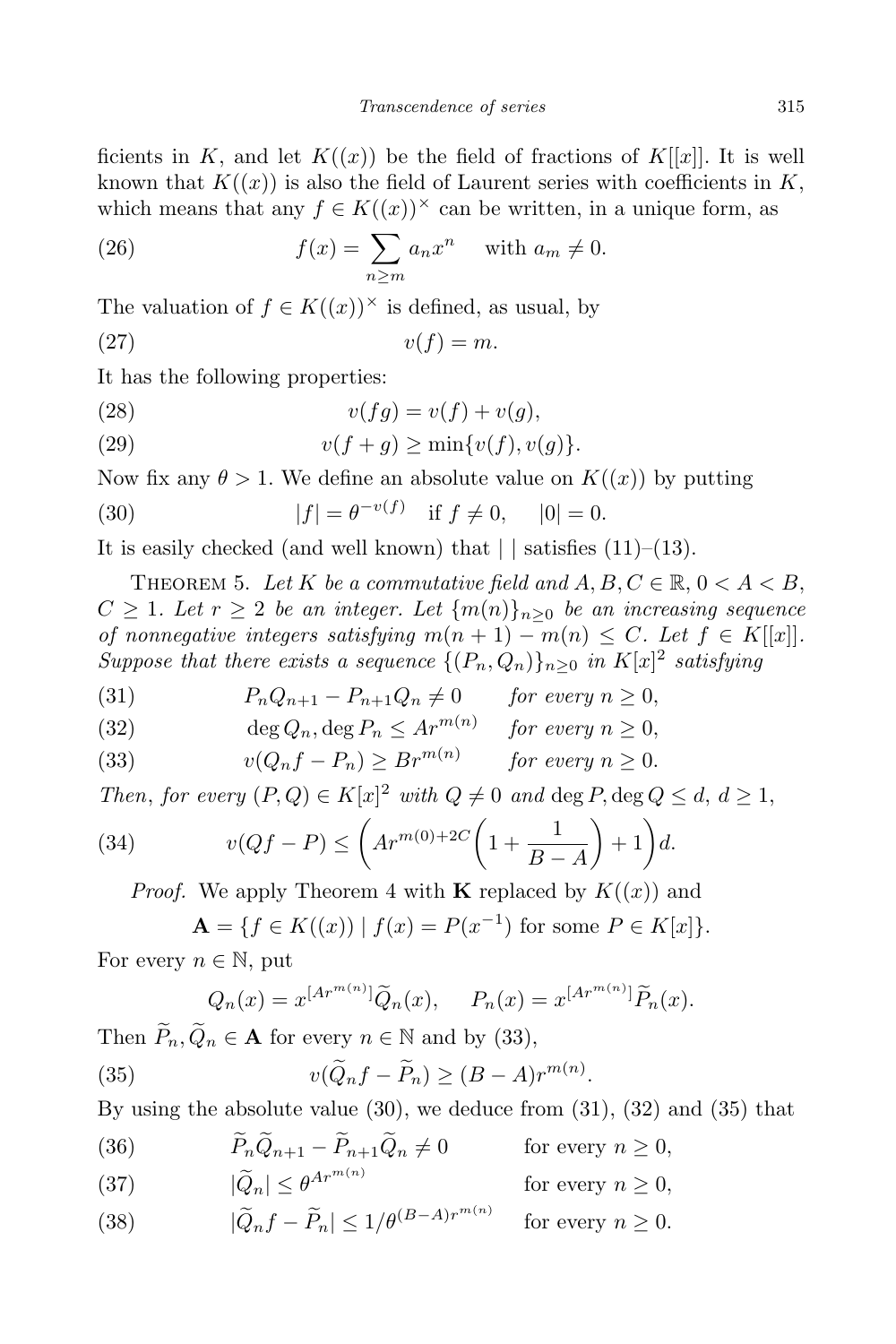Therefore we can apply Theorem 4 with  $g(n) = \theta^{(B-A)r^{m(n)}}$ ,  $k = 1$ ,  $a =$ *A/*(*B* − *A*), *l* = 1, *b* = 1, *h* = *r*<sup>*C*</sup>, *M* = *g*(0) =  $\theta^{(B-A)r^{m(0)}}$ . For every  $(P,Q) \in K[x]^2$  with  $\deg P$ ,  $\deg Q \leq d$ ,  $Q \neq 0$ , put  $P(x) = x^d P(x)$  and  $Q(x) = x^d Q(x)$ . Then  $P, Q \in \mathbf{A}$  and by Theorem 4 we have

(39) 
$$
|\tilde{Q}f - \tilde{P}| \ge \frac{1}{\theta^{Ar^{m(0)+2C}}} \frac{1}{|\tilde{Q}|^{\frac{A}{B-A}r^{m(0)+2C}}}.
$$

By taking logarithms, we get

$$
v(\widetilde{Q}f - \widetilde{P}) \le Ar^{m(0) + 2C} - \frac{A}{B - A} r^{m(0) + 2C} v(\widetilde{Q}).
$$

But  $v(\widetilde{Q}) \geq -d$ , therefore

$$
v(\widetilde{Q}f - \widetilde{P}) \le Ar^{m(0) + 2C} \left( 1 + \frac{d}{B - A} \right),
$$

and finally

$$
v(Qf-P) \le Ar^{m(0)+2C}\left(1+\frac{d}{B-A}\right)+d \le \left( Ar^{m(0)+2C}\left(1+\frac{1}{B-A}\right)+1\right)d,
$$

because  $d \geq 1$ .

Now we are ready to prove the Transcendence Criterion. Let

$$
\Phi_0(x) = \sum_{k=0}^{\infty} \frac{E_k(x^{r^k})}{F_k(x^{r^k})}
$$

satisfy the assumptions in Section 1 and

$$
\Phi_n(x) = \sum_{k=0}^{\infty} \frac{E_{n+k}(x^{r^k})}{F_{n+k}(x^{r^k})}.
$$

It is clear that

(40) 
$$
\Phi_n(x^r) = \Phi_{n-1}(x) - \frac{E_{n-1}(x)}{F_{n-1}(x)}.
$$

An easy induction shows that

(41) 
$$
\Phi_n(x^{r^n}) = \Phi_0(x) - \sum_{k=0}^{n-1} \frac{E_k(x^{r^k})}{F_k(x^{r^k})}.
$$

We want to construct a sequence  $\{(P_n, Q_n)\}_{n>0}$  satisfying the hypotheses of Theorem 5. Consider the  $(L, L)$  Padé approximants to  $\Phi_n(x)$ , that is, polynomials  $A_n$  and  $B_n$  satisfying deg  $A_n$ , deg  $B_n \leq L$ , and

(42) 
$$
A_n(x)\Phi_n(x) - B_n(x) = O(x^{2L+1}).
$$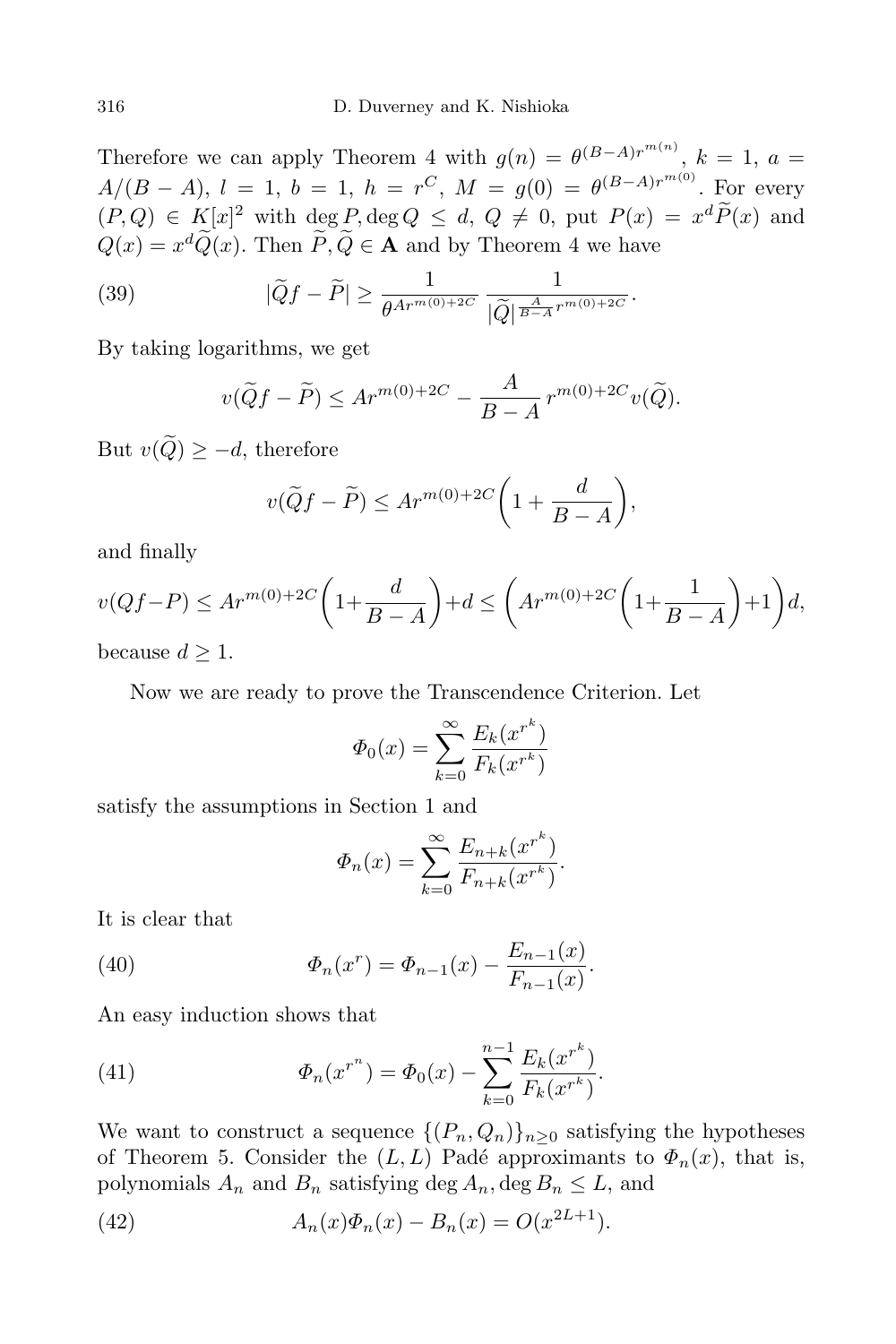By using the so-called Siegel lemma (cf. [12, Lemma 1.4.2]), we may assume that the log  $\| \text{ } \|$  of the coefficients of  $A_n(x)$  and  $B_n(x)$  are  $o(r^n)$ . Define

(43) 
$$
D_n(x) = \begin{vmatrix} A_n(x) & B_n(x) \\ A_{n+1}(x^r) & A_{n+1}(x^r) \frac{E_n(x)}{F_n(x)} + B_{n+1}(x^r) \end{vmatrix}.
$$

LEMMA 4. *Suppose that*  $D_n(x) \neq 0$ *. Then* 

$$
\mathrm{ord}(A_n(x)\Phi_n(x)-B_n(x))\leq r(2L+1).
$$

*Proof.* Suppose that

(44) 
$$
A_n(x)\Phi_n(x) - B_n(x) = O(x^q)
$$

with  $q > r(2L + 1)$ . We also have, by (42),

$$
A_{n+1}(x)\Phi_{n+1}(x) - B_{n+1}(x) = O(x^{2L+1}).
$$

Replacing  $x$  by  $x^r$  and using (40), we obtain

(45) 
$$
A_{n+1}(x^r)\Phi_n(x) - \left(A_{n+1}(x^r)\frac{E_n(x)}{F_n(x)} + B_{n+1}(x^r)\right) = O(x^{r(2L+1)}).
$$

Multiply the first column of  $D_n(x)$  by  $\Phi_n(x)$  and subtract it from the second one. By (44) and (45), we see that  $D_n(x) = O(x^{r(2L+1)})$ . This means that

$$
F_n(x)D_n(x) = \begin{vmatrix} A_n(x) & B_n(x) \\ A_{n+1}(x^r)F_n(x) & A_{n+1}(x^r)E_n(x) + B_{n+1}(x^r)F_n(x) \end{vmatrix}
$$
  
=  $O(x^{r(2L+1)}).$ 

But this determinant is a polynomial of degree at most  $L(r+2)$ . As  $L(r+2)$  $r(2L+1)$ , we have  $D_n(x) = 0$ . This contradiction proves Lemma 4.

Now we construct the sequence  $\{(P_n, Q_n)\}_{n\geq 0}$ . If we replace *x* by  $x^{r^n}$  in (42) and use the functional equation (41) we obtain

$$
Q_n^*(x)\Phi_0(x) - P_n^*(x) = O(x^{(2L+1)r^n}),
$$

where

$$
Q_n^*(x) = A_n(x^{r^n}) \prod_{k=0}^{n-1} F_k(x^{r^k}),
$$
  
\n
$$
P_n^*(x) = \left(A_n(x^{r^n}) \sum_{k=0}^{n-1} \frac{E_k(x^{r^k})}{F_k(x^{r^k})} + B_n(x^{r^n})\right) \prod_{k=0}^{n-1} F_k(x^{r^k}).
$$

It is clear that

$$
\deg Q_n^* \le \frac{rL}{r-1} r^n, \quad \deg P_n^* \le \frac{rL}{r-1} r^n.
$$

As  $rL/(r-1) \leq 2L$  for every  $r \geq 2$ , we see that the sequence  $\{(P_n, Q_n)\}_{n \geq 0}$  $= \{ (P_{m(n)}^*, Q_{m(n)}^*) \}_{n \geq 0}$  satisfies hypotheses (32) and (33) of Theorem 5 for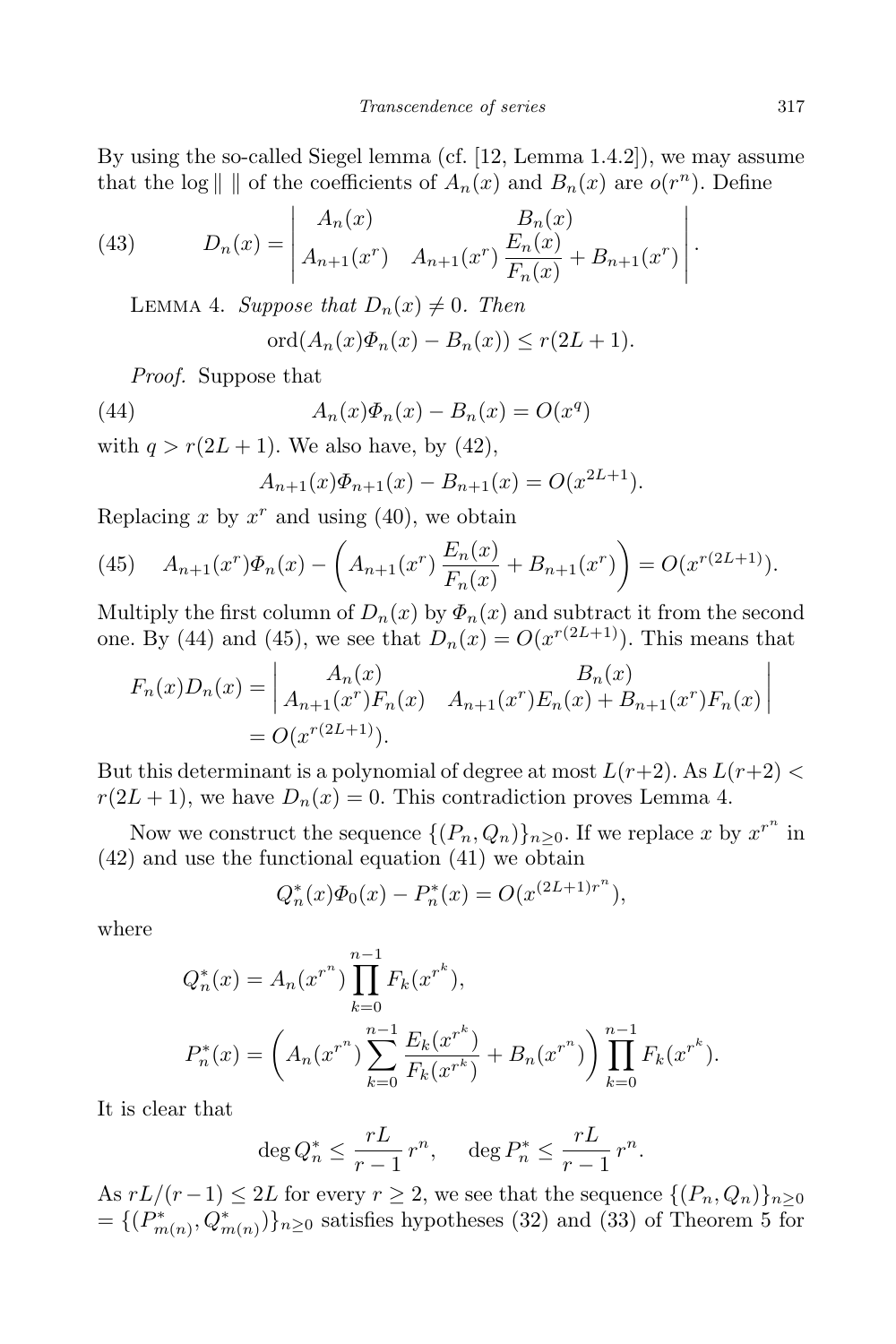every increasing sequence  $\{m(n)\}_{n\geq 0}$ . It remains to study condition (31) in Theorem 5. We need the following lemma.

LEMMA 5. For every  $n \geq 0$ , put

$$
\Delta_n(x) = \begin{vmatrix} Q_n^*(x) & P_n^*(x) \\ Q_{n+1}^*(x) & P_{n+1}^*(x) \end{vmatrix}.
$$

*Then*  $\Delta_n(x) = 0$  *if and only if*  $D_n(x) = 0$ *, that is,* 

$$
\frac{E_n(x)}{F_n(x)} = \frac{B_n(x)}{A_n(x)} - \frac{B_{n+1}(x^r)}{A_{n+1}(x^r)}.
$$

*Proof.* We have

$$
\Delta_n(x) = 0
$$
\n
$$
\Leftrightarrow \begin{vmatrix}\nA_n(x^{r^n}) & A_n(x^{r^n}) \sum_{k=0}^{n-1} \frac{E_k(x^{r^k})}{F_k(x^{r^k})} + B_n(x^{r^n}) \\
A_{n+1}(x^{r^{n+1}}) & A_{n+1}(x^{r^{n+1}}) \sum_{k=0}^{n} \frac{E_k(x^{r^k})}{F_k(x^{r^k})} + B_{n+1}(x^{r^{n+1}})\n\end{vmatrix} = 0
$$
\n
$$
\Leftrightarrow \begin{vmatrix}\nA_n(x^{r^n}) & B_n(x^{r^n}) \\
A_{n+1}(x^{r^{n+1}}) & A_{n+1}(x^{r^{n+1}}) \frac{E_n(x^{r^n})}{F_n(x^{r^n})} + B_{n+1}(x^{r^{n+1}})\n\end{vmatrix} = 0
$$
\n
$$
\Leftrightarrow \begin{vmatrix}\nA_n(x) & B_n(x) \\
A_{n+1}(x^r) & A_{n+1}(x^r) \frac{E_n(x)}{F_n(x)} + B_{n+1}(x^r)\n\end{vmatrix} = 0 \Leftrightarrow D_n(x) = 0
$$
\n
$$
\Leftrightarrow \begin{vmatrix}\n1 & \frac{B_n(x)}{A_n(x)} \\
1 & \frac{E_n(x)}{F_n(x)} + \frac{B_{n+1}(x^r)}{A_{n+1}(x^r)}\n\end{vmatrix} = 0,
$$

which is the desired conclusion.

The following theorem is a precise version of the Transcendence Criterion.

THEOREM 6. *Under the hypotheses of Section* 1,  $\Phi_0(\alpha)$  *is algebraic if and only if*  $\Delta_n(x) = 0$  *for every*  $n \geq N$ , *that is*,

$$
\frac{E_n(x)}{F_n(x)} = \frac{B_n(x)}{A_n(x)} - \frac{B_{n+1}(x^r)}{A_{n+1}(x^r)} \quad \text{ for every } n \ge N.
$$

*Proof.* Suppose that there exist infinitely many *n* satisfying  $\Delta_n(x) \neq 0$ . Denote by  $\{m(n)\}_{n\geq 0}$  the sequence satisfying

$$
\Delta_{m(n)}(x) \neq 0, \quad \Delta_k(x) = 0
$$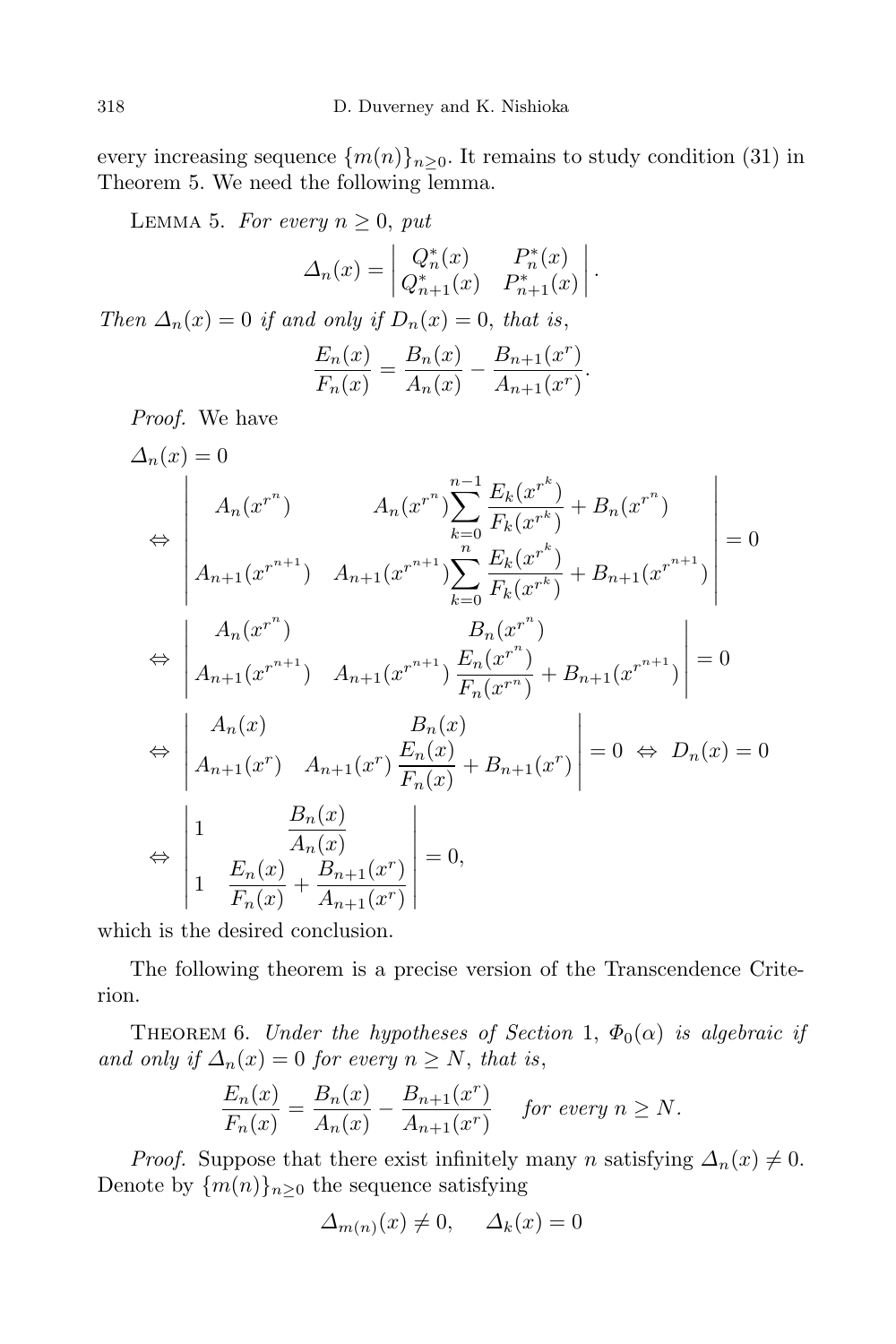for every  $n \geq 0$  and every k with  $m(n) < k < m(n+1)$ . Then two cases can occur.

(I)  $m(n+1) - m(n) \leq C$  *for some constant*  $C > 0$ . Then it is clear that the determinant

$$
\delta_n = \begin{vmatrix} Q^*_{m(n)}(x) & P^*_{m(n)}(x) \\ Q^*_{m(n+1)}(x) & P^*_{m(n+1)}(x) \end{vmatrix} = \begin{vmatrix} Q_n(x) & P_n(x) \\ Q_{n+1}(x) & P_{n+1}(x) \end{vmatrix}
$$

is not zero. Therefore condition (31) in Theorem 5 is fulfilled, and we can apply Theorem 3. Hence  $\Phi_0(\alpha)$  is transcendental.

(II)  $\limsup(m(n+1) - m(n)) = \infty$ . In this case, by using Lemma 5 we have

$$
\frac{E_k(x)}{F_k(x)} = \frac{B_k(x)}{A_k(x)} - \frac{B_{k+1}(x^r)}{A_{k+1}(x^r)}
$$

for every *k* satisfying  $m(n) < k < m(n+1)$ , so that

$$
\sum_{k=m(n)+1}^{m(n+1)-1} \frac{E_k(x^{r^k})}{F_k(x^{r^k})} = \frac{B_{m(n)+1}(x^{r^{m(n)+1}})}{A_{m(n)+1}(x^{r^{m(n)+1}})} - \frac{B_{m(n+1)}(x^{r^{m(n+1)}})}{A_{m(n+1)}(x^{r^{m(n+1)}})}.
$$

Thus we have

(46) 
$$
\Phi_0(x) = \sum_{k=0}^{m(n)} \frac{E_k(x^{r^k})}{F_k(x^{r^k})} + \frac{B_{m(n)+1}(x^{r^{m(n)+1}})}{A_{m(n)+1}(x^{r^{m(n)+1}})} - \frac{B_{m(n+1)}(x^{r^{m(n+1)}})}{A_{m(n+1)}(x^{r^{m(n+1)}})} + \Phi_{m(n+1)}(x^{r^{m(n+1)}}).
$$

Let

$$
f_{m(n+1)}(x) = -\frac{B_{m(n+1)}(x)}{A_{m(n+1)}(x)} + \Phi_{m(n+1)}(x).
$$

As  $\Delta_{m(n+1)}(x) \neq 0$ , we have  $D_{m(n+1)}(x) \neq 0$  by Lemma 5. Therefore by Lemma 4,

$$
\text{ord}\, f_{m(n+1)}(x) \le \text{ord}(A_{m(n+1)}(x)\Phi_{m(n+1)}(x) - B_{m(n+1)}(x)) \le r(2L+1).
$$

Since ord  $\Phi_n(x) \geq 1$ , we may assume that  $A_{m(n+1)}(0) = 1$  and  $B_{m(n+1)}(0)$  $= 0.$  Applying Lemma 3, we see that, for every sufficiently large *n*,

(47) 
$$
0 < |f_{m(n+1)}(\alpha^{r^{m(n+1)}})| < \eta^{(2L+1)r^{m(n+1)}}.
$$

By (46) we have

$$
f_{m(n+1)}(\alpha^{r^{m(n+1)}}) = \Phi_0(\alpha) - \sum_{k=0}^{m(n)} \frac{E_k(\alpha^{r^k})}{F_k(\alpha^{r^k})} - \frac{B_{m(n)+1}(\alpha^{r^{m(n)+1}})}{A_{m(n)+1}(\alpha^{r^{m(n)+1}})}.
$$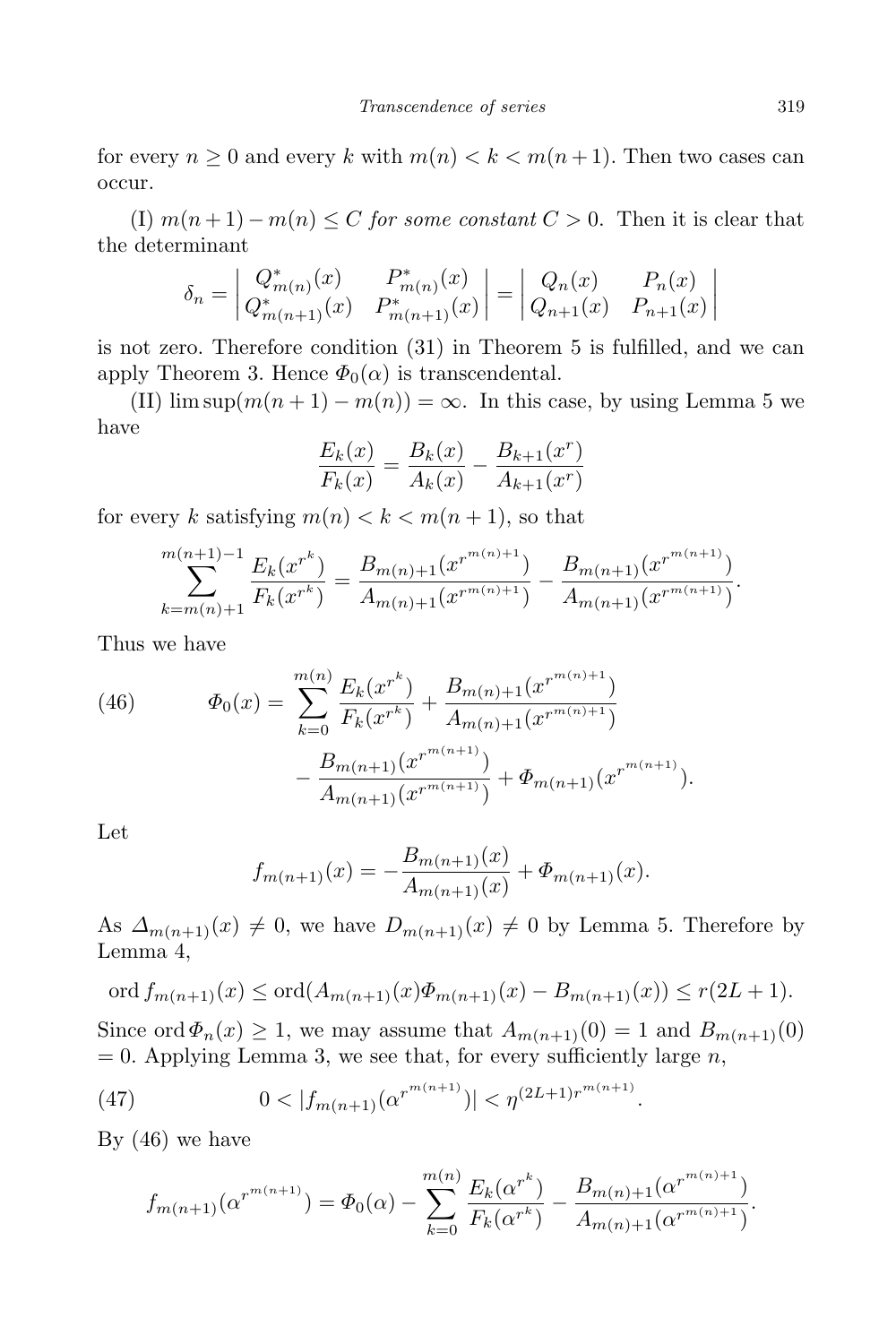If  $\Phi_0(\alpha)$  is algebraic, then  $f_{m(n+1)}(\alpha^{r^{m(n+1)}})$  is also algebraic and we can see easily

(48) 
$$
||f_{m(n+1)}(\alpha^{r^{m(n+1)}})|| \leq C^{r^{m(n)}},
$$

where  $C > 1$  is some constant. The inequalities  $(47)$ ,  $(48)$  contradict the fundamental inequalities recalled in Section 1. Hence we proved that  $\Phi_0(\alpha)$ is transcendental in both cases. The converse is trivial.

**4. Technical lemmas.** In order to apply Theorem 6, we will need to get some knowledge about polynomials  $A_n$  and  $B_n$  satisfying  $(A_n, B_n) = 1$ and

(49) 
$$
\frac{E_n(x)}{F_n(x)} = \frac{B_n(x)}{A_n(x)} - \frac{B_{n+1}(x^r)}{A_{n+1}(x^r)} = \frac{B_n(x)A_{n+1}(x^r) - A_n(x)B_{n+1}(x^r)}{A_n(x)A_{n+1}(x^r)}
$$

with deg  $E_n$ , deg  $F_n$ , deg  $A_n$ , deg  $B_n \leq L$ ,  $A_n(0) = 1$ ,  $B_n(0) = 0$ . We will also assume that  $L \geq r-1$ , because we will see later (in Section 5.1) that the case *L < r−*1 is easy to handle. The main result in this section will be Lemma 10, which asserts that, under some additional assumptions,  $A_n(x) | A_{n+1}(x^r)$ .

LEMMA 6. *If*  $B_{n+1}(x) \neq 0$  *and* (49) *holds*, *then* 

$$
\deg A_{n+1}(x) \le 2L/r.
$$

*Proof.* Suppose that  $\deg A_{n+1}(x) > 2L/r$ . Then  $\deg A_{n+1}(x^r) \ge 2L+1$ . As deg  $F_n \leq L$  in (49), there exists  $q(x) \in K[x]$  with deg  $q(x) \geq L+1$  such that

(50) 
$$
q(x) | A_{n+1}(x^r)
$$
 and  $q(x) | B_n(x)A_{n+1}(x^r) - A_n(x)B_{n+1}(x^r)$ .

As  $B_{n+1}(x^r) \neq 0$  and  $(A_{n+1}, B_{n+1}) = 1$ , from (50) we have  $q(x) | A_n(x)$ , a contradiction with deg  $A_n \leq L$ .

LEMMA 7. *Suppose there exist infinitely many n such* that  $E_n(x) \neq 0$ . If *there exists*  $n \in \mathbb{N}$  *such that*  $B_n(x) = 0$ , *then there exists*  $(m, d) \in \mathbb{N}^2$  *such that*  $\deg E_m = dr$  *and*  $m \geq n$ *.* 

*Proof.* Suppose that  $B_n(x) = 0$ . If  $B_{n+1}(x) = 0$ , then by (49) we have  $E_n(x) = 0$ . Therefore there exists  $m \geq n$  such that  $B_m(x) = 0$ ,  $B_{m+1}(x)$  $f \neq 0$ . Since  $B_{m+1}(0) = 0$  and  $B_{m+1}(x) \neq 0$ ,  $d = \deg B_{m+1}(x) \geq 1$  and by (49), we have

$$
\frac{E_m(x)}{F_m(x)} = -\frac{B_{m+1}(x^r)}{A_{m+1}(x^r)},
$$

which implies deg  $E_m(x) = dr$ .

LEMMA 8. *If*  $B_n(x) \neq 0$  and  $\deg F_{n-1} > L - r$ , then  $\deg A_n(x) \geq 1$ .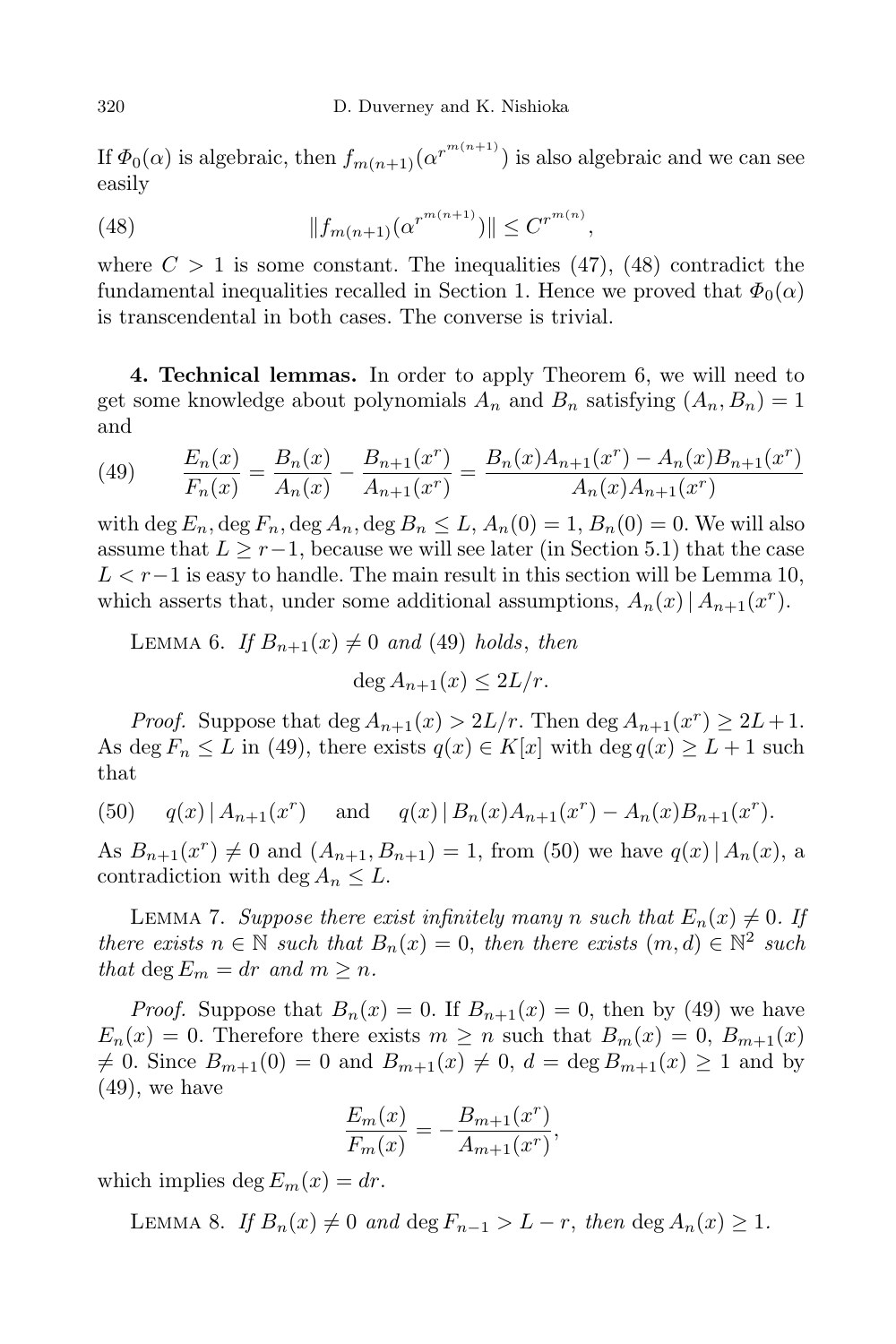*Proof.* Assume that  $\deg A_n = 0$ , that is,  $A_n(x) = 1$ . Then from (49),

$$
\frac{E_{n-1}(x)}{F_{n-1}(x)} = \frac{B_{n-1}(x) - B_n(x^r)A_{n-1}(x)}{A_{n-1}(x)}
$$

As the right-hand side is irreducible, we have  $A_{n-1}(x) = F_{n-1}(x)$  and

$$
E_{n-1}(x) = B_{n-1}(x) - B_n(x^r)A_{n-1}(x).
$$

Hence  $\deg B_n(x^r)A_{n-1}(x) > r + (L - r) = L$  and  $\deg E_{n-1} > L$ , a contradiction.

LEMMA 9. *Suppose that there exist infinitely many n such that*  $E_n(x)$  $\neq 0$  *and* 

(51)  $r > L/2 + 1$ ,

(52) deg  $E_n$  *is not a multiple of r for every*  $n \geq N$ ,

(53) 
$$
\deg F_n > L - r \text{ for every } n \geq N.
$$

*Then for large n*,  $B_n(x) \neq 0$  *and*  $h = \deg A_n$  *is a constant satisfying* 

$$
1 \le h \le 2L/r.
$$

REMARK. We put  $\deg 0 = -1$ .

*Proof.* Let  $n \geq N + 1$ . Then  $B_n(x) \neq 0$  by Lemma 7. Suppose that  $\deg A_{n+1} > \deg A_n$ . Then (50) holds with  $\deg q(x) \geq (\deg A_n + 1)r - L$ . As  $q(x) | A_n(x)$ , we have

$$
\deg A_n \ge \deg q \ge r \deg A_n + r - L,
$$

which implies  $(r-1)$  deg  $A_n \leq L - r$ . As deg  $A_n \geq 1$  by (53) and Lemma 8, we obtain  $r - 1 \leq L - r$ , that is,  $r \leq (L + 1)/2$ , a contradiction with (51). Hence deg  $A_{n+1} \leq \deg A_n$ , and so  $h = \deg A_n$  is a constant for large *n*. We have  $1 \leq \text{deg } A_n \leq 2L/r$  by Lemma 6.

LEMMA 10. *Under the assumptions of Lemma 9, we have*  $h = 1$  *or*  $A_n(x) | A_{n+1}(x^r)$  for every large *n*. Moreover, if  $\deg A_n = \deg A_{n+1} = 1$ *and*  $A_n(x)$  *does not divide*  $A_{n+1}(x^r)$ *, then* deg  $F_n = r + 1$ *.* 

*Proof.* Assume that  $A_n(x)$  does not divide  $A_{n+1}(x^r)$  for some large *n*. (50) holds with deg  $q \geq hr - L$ . As before, we have  $q(x) | A_n(x)$ . Then deg  $q(x) \leq$  deg  $A_n(x) = h$ . If deg  $q(x) = h$ , then  $A_n(x) | A_{n+1}(x^r)$ , a contradiction. So deg  $q(x)$  < *h* and  $h > hr - L$ . Hence  $h < L/(r-1) \leq 2$  by (51). Therefore  $h = 1$ .

If deg  $A_n = \deg A_{n+1} = 1$  and  $A_n(x)$  does not divide  $A_{n+1}(x^r)$ , then  $A_n(x)$  and  $A_{n+1}(x^r)$  are prime to each other, which implies deg  $F_n = r + 1$ by (49).

We end this section by two lemmas giving polynomials  $A_n$  satisfying  $A_n(x) | A_{n+1}(x^r)$  in the cases  $h = 1$  and  $h = 2$ .

*.*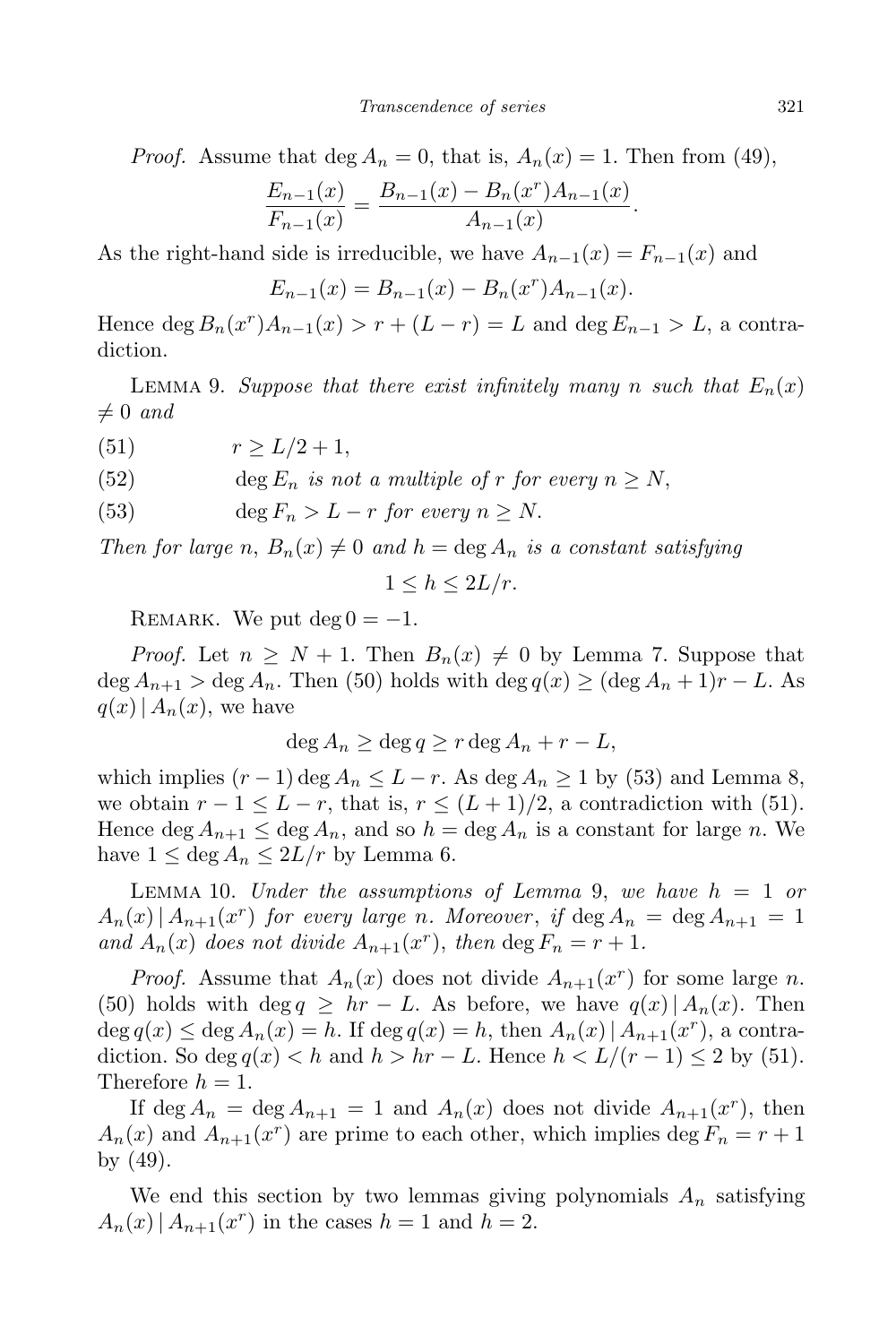LEMMA 11. *Assume that*  $A_n(x) | A_{n+1}(x^r)$ , and  $\deg A_n = 1$  for every  $n \geq N$ *. Then, for every*  $n \geq N$ ,

$$
A_n(x) = 1 - a^{r^n} x \quad \text{for some } a \in \overline{K}.
$$

*Proof.* Put  $A_n(x) = 1 - q_n x$ . Then  $A_{n+1}(q_n^{-r}) = 0$ , which implies that  $1 - q_{n+1}q_{n}^{-r} = 0$ , that is,  $q_{n+1} = q_{n}^{r}$ . Therefore there exists  $a \in \overline{K}$  such that  $q_n = a^{r^n}$ .

LEMMA 12. *Assume that*  $A_n(x) | A_{n+1}(x^r)$ , and  $\deg A_n = 2$  for every  $n \geq N$ *. Then only two cases can occur*:

(i) There exist 
$$
a, b \in K
$$
 such that for every  $n \ge N$ ,  
(54) 
$$
A_n(x) = (1 - a^{r^n}x)(1 - b^{r^n}x).
$$

(ii) *There exist*  $M \geq N$ ,  $a \in \overline{K}$  *and a sequence*  $\{\omega_n\}_{n\geq 0}$  *of rth roots of unity such that for every*  $n \geq M$ ,

(55) 
$$
A_n(x) = (1 - a^{r^n} x)(1 - \omega_n a^{r^n} x).
$$

*Proof.* Put 
$$
A_n(x) = (1 - q_n x)(1 - q'_n x)
$$
. Then  
\n
$$
(1 - q_n x)(1 - q'_n x) | (1 - q_{n+1} x^r)(1 - q'_{n+1} x^r).
$$

Then, as in the proof of Lemma 11, we may assume  $q_{n+1} = q_n^r$  and  $q_n = a^{r^n}$ for every  $n \geq N$ . We now have

$$
1 - q'_n x \Big| \Big( \sum_{k=0}^{r-1} (q_n x)^k \Big) (1 - q'_{n+1} x^r).
$$

Therefore we have  $q'_{n+1} = (q'_n)^r$  or  $q'_n = \omega_n q_n$  with  $\omega_n^r = 1$ . If there exists  $M \geq N$  such that  $q_M' = \omega_M q_M$  with  $\omega_M^r = 1$ , then  $q_{M+1}' = (q_M')^r = 1$  $(\omega_M q_M)^r = q_M^r = q_{M+1}$  or  $q'_{M+1} = \omega_{M+1} q_{M+1}$  with  $\omega_{M+1} = 1$ . In both cases we see that  $q'_{M+1} = \omega_{M+1} q_{M+1}$  with  $\omega_{M+1}^r = 1$  and by induction (55) holds. If  $q'_{n+1} = (q'_n)^r$  for every  $n \ge N$ , then (54) holds.

## **5. Examples**

**5.1.** *The case*  $L < r - 1$ 

THEOREM 7. Let  $\Phi_0(x)$  *satisfy* the *assumptions* of *Section* 1*.* If  $L < r-1$ *and*  $E_n(x) \neq 0$  *for infinitely many n*, *then*  $\Phi_0(x) \notin K(x)$ *. Therefore, for* every algebraic  $\alpha$  with  $0 < |\alpha| < 1$  and  $F_k(\alpha^{r^k}) \neq 0$  for every k,  $\Phi_0(\alpha)$  is *transcendental.*

*Proof.* Suppose that  $\Phi_0(x) = P(x)/Q(x)$ , where  $P(x), Q(x) \in K[x]$ . Then

$$
\frac{P(x)}{Q(x)} - \sum_{k=0}^{n-1} \frac{E_k(x^{r^k})}{F_k(x^{r^k})} = \Phi_n(x^{r^n}).
$$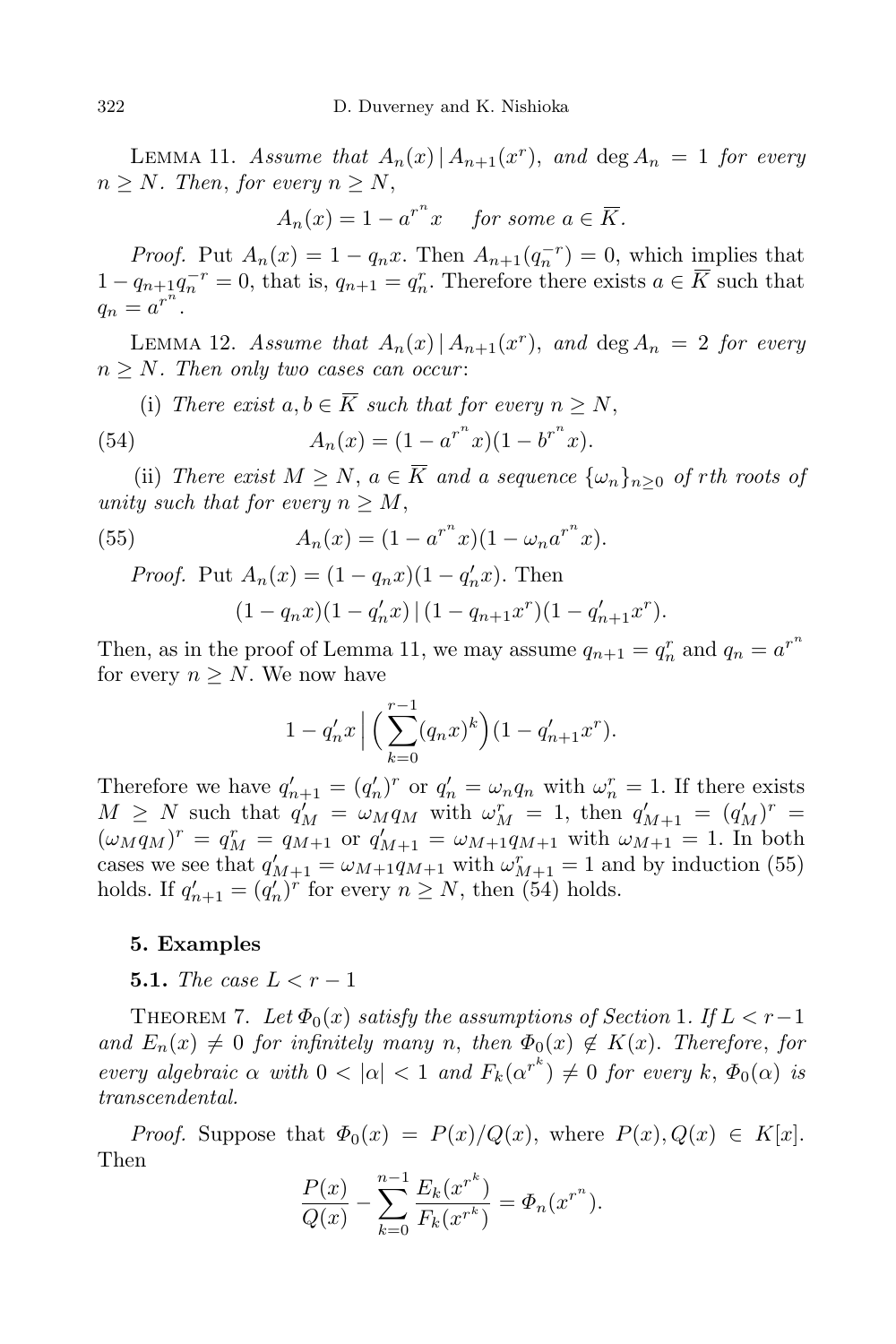If  $E_n(x) \neq 0$ , then  $\Phi_n(x^{r^n}) \neq 0$  and ord  $\Phi_n(x^{r^n}) \geq r^n$ . On the other hand,  $Q(x)\Phi_n(x^{r^n})\prod_{k=0}^{n-1}F_k(x^{r^k})$  is a polynomial of degree less than

$$
\deg P(x) + \deg Q(x) + \frac{L}{r-1}r^n.
$$

Therefore we have

$$
r^{n} \leq \deg P(x) + \deg Q(x) + \frac{L}{r-1} r^{n},
$$

which is a contradiction if *n* is large.

**5.2.** *The case*  $L = r - 1$ . Let

$$
F_k(x) = \sum_{i=0}^{r-1} x^i, \quad E_k(x) = r^k x F'_k(x) = r^k \sum_{i=1}^{r-1} ix^i.
$$

Then

$$
\frac{E_k(x)}{F_k(x)} = \frac{r^k(1-x)\sum_{i=1}^{r-1}ix^i}{(1-x)\sum_{i=0}^{r-1}x^i} = r^k\bigg(\frac{x}{1-x} - \frac{rx^r}{1-x^r}\bigg).
$$

Hence

$$
\Phi_0(x) = \sum_{k=0}^{\infty} \frac{E_k(x^{r^k})}{F_k(x^{r^k})} = \frac{x}{1-x}.
$$

Note that this formula can also be obtained from Corollary 4.1 in Duverney and Shiokawa [7], by taking  $d = r$ ,  $c = 1$ ,  $P(x) = 1 - x$ ,  $Q(x) = \sum_{i=0}^{r-1} x^{i}$ . Moreover for any  $\omega \in K$ ,  $\Phi_0(\omega x)$  is also in  $K(x)$ . The next theorem asserts that when  $L = r - 1$ , only such functions are rational functions.

THEOREM 8. Let  $\Phi_0(x)$  *satisfy* the *assumptions* of *Section* 1. Suppose *that*  $L = r - 1$ ,  $E_n(x) \neq 0$  *for infinitely many n* and  $\Phi_0(x) \in K(x)$ *. Then there exist a constant c*, *a root of unity*  $\omega$  *and a positive integer*  $N$  *such that* 

$$
\frac{E_n(x^{r^n})}{F_n(x^{r^n})} = cr^n\left(\frac{(\omega x)^{r^n}}{1 - (\omega x)^{r^n}} - \frac{r(\omega x)^{r^{n+1}}}{1 - (\omega x)^{r^{n+1}}}\right) \quad \text{for every } n \ge N.
$$

*Proof.* Since  $\Phi_0(x) \in K(x)$ ,  $\Phi_0(\alpha)$  is algebraic, and from Theorem 6, we have (49) for every  $n \geq N$ . Since  $L = r - 1$ , Lemma 9 applies and  $h = \deg A_n = 1$  for every large *n*. By Lemmas 10 and 11,  $A_n(x) = 1 - a^{r^n}x$ . Therefore (49) can be written as

(56) 
$$
\frac{E_n(x)}{F_n(x)} = \frac{B_n(x) \sum_{k=0}^{r-1} a^{kr^n} x^k - B_{n+1}(x^r)}{1 - (a^{r^n} x)^r}.
$$

Assume deg  $B_{n+1} \geq 2$ . As deg $(B_n(x) \sum_{k=0}^{r-1} a^{kr^n} x^k) \leq L + r - 1 = 2r - 2$ , the degree of the numerator is at least 2*r*. Therefore

$$
\deg F_n(x) \Big( B_n(x) \sum_{k=0}^{r-1} a^{kr^n} x^k - B_{n+1}(x^r) \Big) \ge 2r,
$$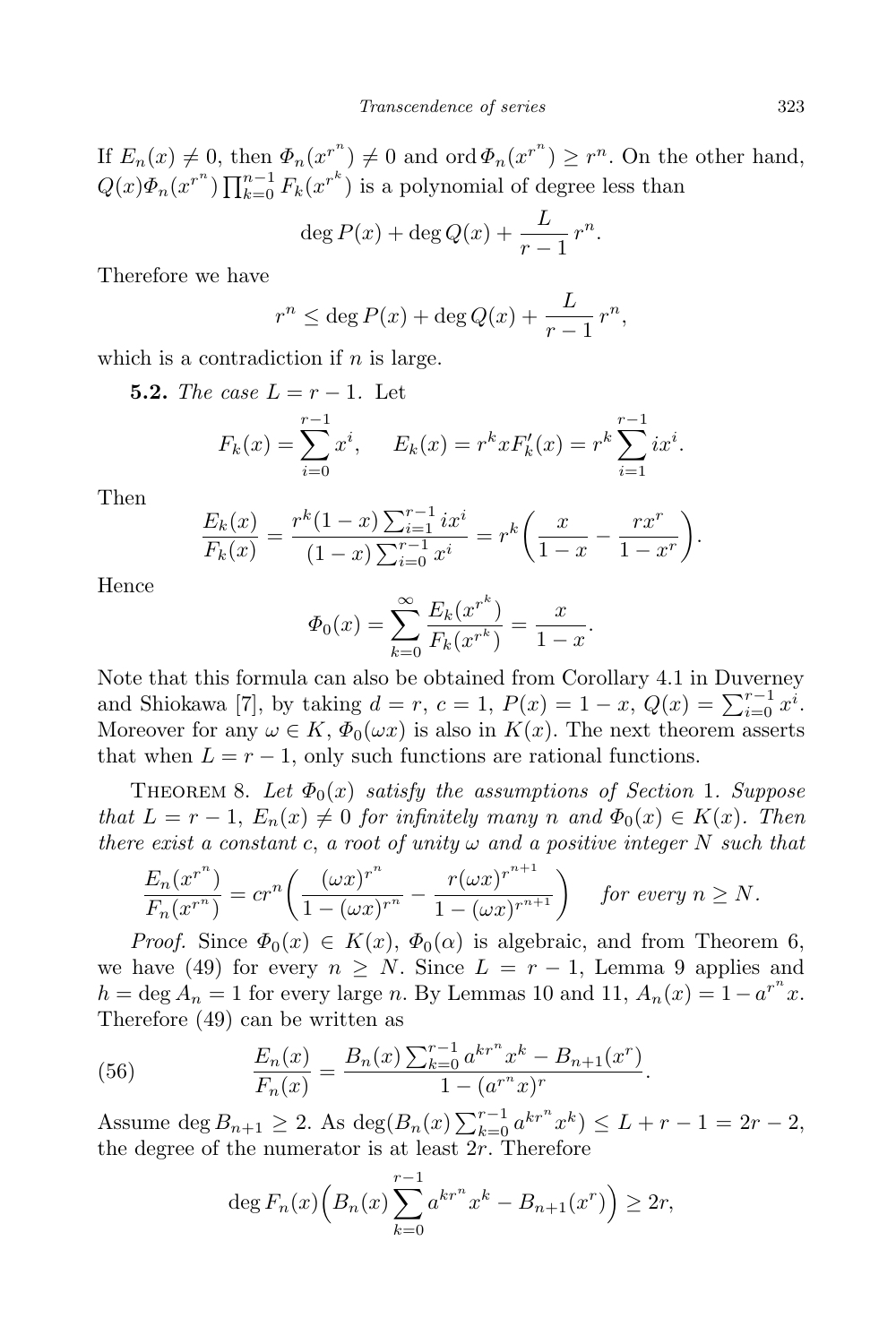which is a contradiction because deg  $E_n(x)(1 - (a^{r^n}x)^r) \leq L + r = 2r - 1$ . Hence deg  $B_{n+1} \leq 1$ . As  $B_n(0) = 0$ , we have  $B_n(x) = b_n x$  for every large *n*, and (56) becomes

(57) 
$$
\frac{E_n(x)}{F_n(x)} = \frac{b_n x \sum_{k=0}^{r-1} a^{kr^n} x^k - b_{n+1} x^r}{1 - (a^{r^n} x)^r}.
$$

As deg  $F_n \leq L = r - 1$ , at least one linear divisor of  $1 - (a^{r^n}x)^r$  must divide both the numerator and the denominator; it is  $1 - a^{r^n} x = A_n(x)$ . Hence the numerator must vanish for  $x = a^{-r^n}$ , whence  $b_n r a^{-r^n} - b_{n+1} a^{-r^{n+1}} = 0$ , that is,  $b_{n+1} = ra^{(r-1)r^n}b_n$ . Therefore  $b_n = cr^n a^{r^n}$ , and *a* must be a root of unity because of Kronecker's theorem and the growth condition on the coefficients of  $E_n$  and  $F_n$ .

EXAMPLE 1. Let  $r = 2$  and  $L = 1$ . Let K be an algebraic number field and

$$
\Phi_0(x) = \sum_{k=0}^{\infty} \frac{x^{2^k}}{1 + b_k x^{2^k}},
$$

where  $b_k \in K$  is an integer for every k and  $\log ||b_k|| = o(2^k)$ . By Theorem 8,  $\Phi_0(x) \notin K(x)$ . Hence  $\Phi_0(\alpha)$  is transcendental for any  $\alpha \in K$ ,  $0 < |\alpha| < 1$ . By taking  $b_k \in \mathbb{Z}$  and  $\alpha = 1/a$ ,  $a \in \mathbb{Z}$ ,  $|a| > 1$ , we obtain the special case dealt with in [5].

**5.3.** The case  $L = r$ . The case  $L = r$  is much more complicated. First, the rational sums in Theorem 8 can be used to obtain many new series. For  $r = L = 2$  for example, we have

$$
\sum_{n=0}^{\infty} \frac{2^n x^{2^n}}{1 + x^{2^n}} = \frac{x}{1 - x},
$$

so that for every  $\alpha_1, \alpha_2 \in K$  and roots of unity  $\omega_1, \omega_2$ ,

$$
\alpha_1 \sum_{n=0}^{\infty} \frac{2^n (\omega_1 x)^{2^n}}{1 + (\omega_1 x)^{2^n}} + \alpha_2 \sum_{n=0}^{\infty} \frac{2^n (\omega_2 x)^{2^n}}{1 + (\omega_2 x)^{2^n}}
$$

$$
= \sum_{n=0}^{\infty} \frac{2^n x^{2^n} (\alpha_1 \omega_1^{2^n} + \alpha_2 \omega_2^{2^n} + (\omega_1 \omega_2)^{2^n} (\alpha_1 + \alpha_2) x^{2^n})}{(1 + \omega_1^{2^n} x^{2^n})(1 + \omega_2^{2^n} x^{2^n})}
$$

is a rational function. Another type of weird series is the following. Let  $\{a_n\}$ and  ${b_n}$  be any sequences in *K*. Put

$$
E_{2n}(x) = a_n x^n
$$
,  $F_{2n}(x) = 1 + b_n x^n$ ,  
\n $E_{2n+1}(x) = -a_n x$ ,  $F_{2n+1}(x) = 1 + b_n x$ .

Then obviously  $\sum_{n=0}^{\infty} E_n(x^{r^n})/F_n(x^{r^n}) = 0.$ 

In order to avoid these cases, we will assume that  $1 \leq \deg E_n < r$ .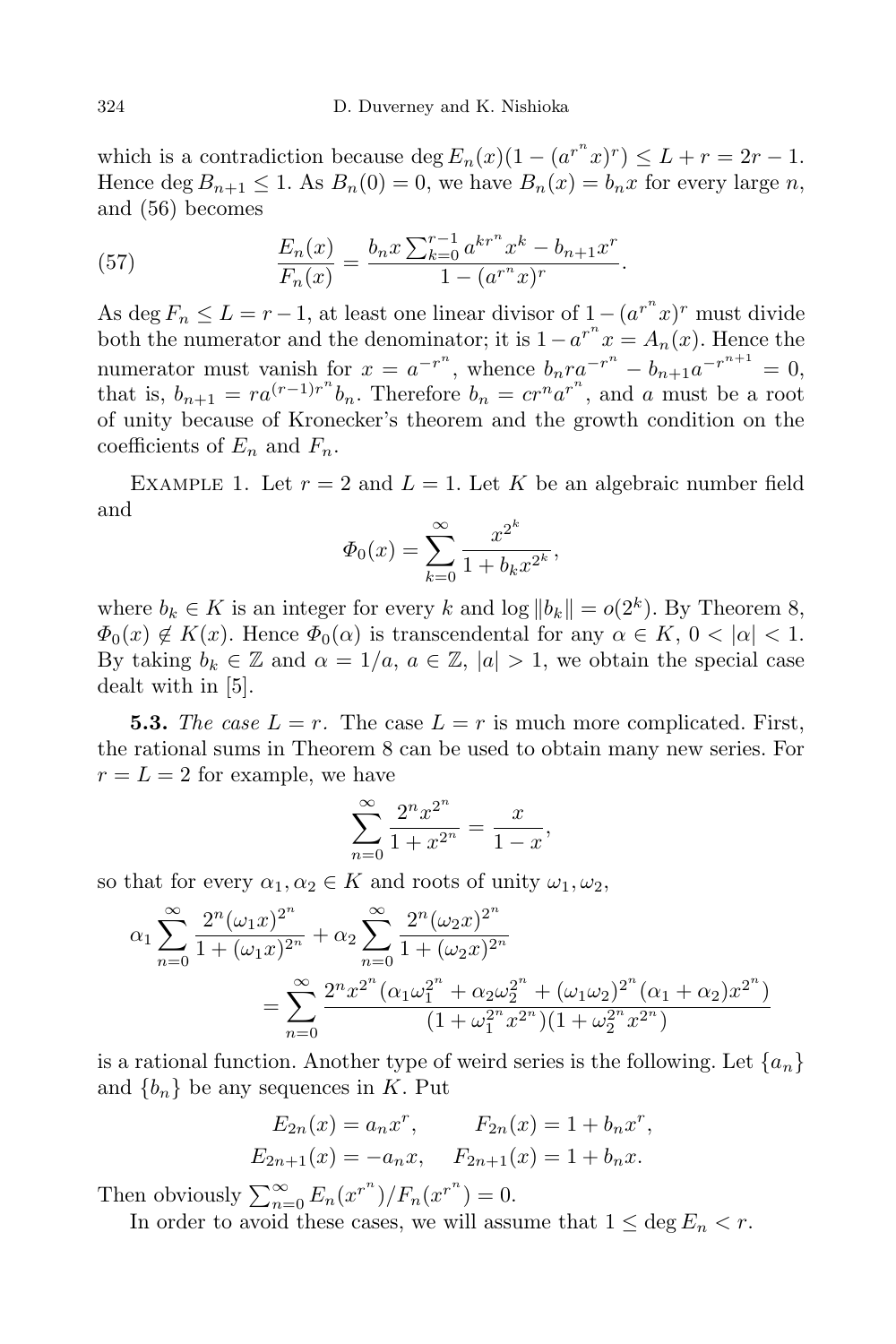THEOREM 9. Let  $\Phi_0(x)$  *satisfy* the *assumptions* of *Section* 1. Suppose *that*  $L = r$ ,  $\deg E_n < r$ ,  $\deg F_n = r$  *for every large n*,  $E_n(x) \neq 0$  *for*  $\inf\{m\}$  *many n*, and  $\Phi_0(x) \in K(x)$ . Then only three cases can occur:

(i) *There exist a root of unity*  $\omega$  *and a constant c such that for every large n*,

(58) 
$$
E_n(x) = c \sum_{k=1}^{r-1} (\omega^{r^n} x)^k, \quad F_n(x) = 1 - (\omega^{r^n} x)^r.
$$

(ii)  $r = 2$  *and there exist two roots of unity*  $\omega_1, \omega_2$  *and a constant c such that for every large n*,

(59) 
$$
E_n(x) = c2^n(\omega_1^{2^n} - \omega_2^{2^n})x, \quad F_n(x) = (1 + \omega_1^{2^n}x)(1 + \omega_2^{2^n}x).
$$

(iii)  $r = 2$  *and there exist a root of unity*  $\omega$  *and a constant c such that for every large n*,

(60) 
$$
E_n(x) = c4^n \omega^{2^n} x, \quad F_n(x) = (1 + \omega^{2^n} x)^2.
$$

Remark. It should be observed that (59) and (60) come from the case  $L = 1, r = 2$  obtained in Theorem 8 ((59) by subtraction, as indicated at the beginning of Section 5.3, (60) by term-by-term differentiation). By contrast, (58) cannot be obtained from the case  $L = r - 1$ . For  $L = r = 2$ , it gives the famous series of Lucas

$$
\sum_{n=0}^{\infty} \frac{x^{2^n}}{1 - x^{2^{n+1}}} = \frac{x}{1 - x}.
$$

The general case

$$
\sum_{n=0}^{\infty} \frac{x^{r^n} (1 - x^{(r-1)r^n})}{(1 - x^{r^n})(1 - x^{r^{n+1}})} = \frac{x}{1 - x}
$$

first appeared in Bruckman and Good [2]. Note that (58) can be obtained from Corollary 4.1 in [7] by taking  $c = d = r$ ,  $P(x) = 1-x$ ,  $Q(x) = \sum_{k=0}^{r-1} x^k$ .

*Proof of Theorem* 9. Assume that  $\Phi_0(x) \in K(x)$ . Then Theorem 6 applies and (49) holds. By Lemma 9,  $B_n(x) \neq 0$ ; by Lemma 10,  $A_n(x) | A_{n+1}(x^r)$ ; and by Lemma 9,  $1 \leq \deg A_n \leq 2$  for every large *n*.

First assume that deg  $A_n = 1$ . By Lemma 11,  $A_n(x) = 1 - a^{r^n}x$ . Inserting this in  $(49)$  we obtain, as in  $(56)$ ,

$$
\frac{E_n(x)}{F_n(x)} = \frac{B_n(x) \sum_{k=0}^{r-1} a^{kr^n} x^k - B_{n+1}(x^r)}{1 - (a^{r^n} x)^r}.
$$

As in the proof of Theorem 8, we see that  $\deg B_{n+1} \geq 2$  is impossible,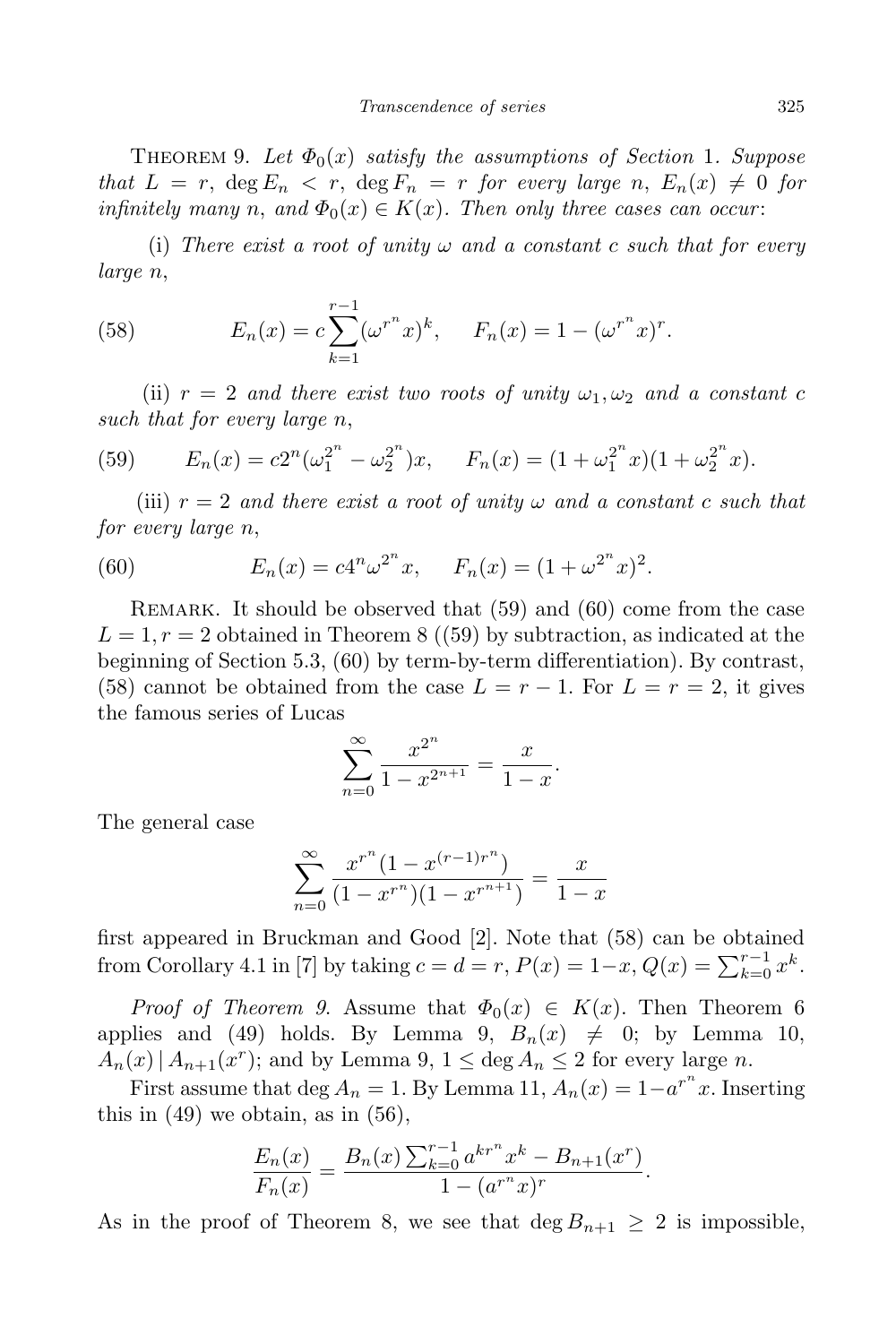therefore  $B_n(x) = b_n x$  for every large *n* and

$$
\frac{E_n(x)}{F_n(x)} = \frac{b_n x \sum_{k=0}^{r-1} a^{kr^n} x^k - b_{n+1} x^r}{1 - (a^{r^n} x)^r}.
$$

By comparing the degrees of the denominators we get

$$
E_n(x) = b_n x \sum_{k=0}^{r-1} a^{kr^n} x^k - b_{n+1} x^r, \quad F_n(x) = 1 - (a^{r^n} x)^r.
$$

As deg  $E_n < r$ , we have  $b_{n+1} = a^{(r-1)r^n}b_n$  and there exists a constant *c* such that  $b_n = ca^{r^n}$ . Hence

$$
E_n(x) = c \sum_{k=1}^{r-1} a^{kr^n} x^k
$$

and (58) holds (*a* must be a root of unity because of the growth conditions).

Assume now that  $\deg A_n = 2$ . This will be more difficult. Put  $A_{n+1}(x^r)$  $= A_n(x)Q_n(x)$  with deg  $Q_n = 2r - 2$ . Then (49) becomes

$$
\frac{E_n(x)}{F_n(x)} = \frac{B_n(x)Q_n(x) - B_{n+1}(x^r)}{A_{n+1}(x^r)},
$$

where we assume  $(E_n, F_n) = 1$  (divide  $E_n, F_n$  by their greatest common divisor). Then deg  $E_n < r$  and deg  $F_n \leq r$ . This implies that  $A_{n+1}(x^r) =$  $F_n(x)R_n(x)$  with deg  $R_n \geq r$  and

$$
B_n(x)Q_n(x) - B_{n+1}(x^r) = E_n(x)R_n(x).
$$

Moreover  $(R_n, Q_n) = 1$ , otherwise  $B_{n+1}(x^r)$  and  $A_{n+1}(x^r)$  would have a common factor. Therefore  $R_n(x) | A_n(x)$  and  $r = 2$ . Since  $F_n(0) = 1$  and  $A_{n+1}(0) = 1$ , we have  $R_n(0) = 1$  and so  $R_n(x) = A_n(x)$ ,  $F_n(x) = Q_n(x)$ , and

(61) 
$$
E_n(x)A_n(x) = B_n(x)Q_n(x) - B_{n+1}(x^2).
$$

As deg  $E_n(x) < r$ , we have  $E_n(x) = e_n x$ . By putting  $B_n(x) = x B_n^*(x)$ , we obtain

(62) 
$$
e_n A_n(x) = B_n^*(x) Q_n(x) - x B_{n+1}^*(x^2),
$$

with deg  $B_n^* = \deg B_n - 1 \leq L - 1 = 1$ . Therefore we can put  $B_n^*(x) =$  $b_n x + c_n$ . We now distinguish 3 cases according to Lemma 12.

FIRST CASE:  $A_n(x) = (1 - a^{2^n}x)(1 - b^{2^n}x)$  for every large *n*. We can suppose that  $a^{2^n} \neq \pm b^{2^n}$  for every large *n*, otherwise (55) holds. We also have  $Q_n(x) = (1 + a^{2^n}x)(1 + b^{2^n}x) = F_n(x)$ . Since the roots of  $F_n(x)$ must satisfy the same growth condition as the coefficients of  $F_n(x)$  (see [12, Lemma 1.5.4]), *a* and *b* are roots of unity. As the terms of degree 3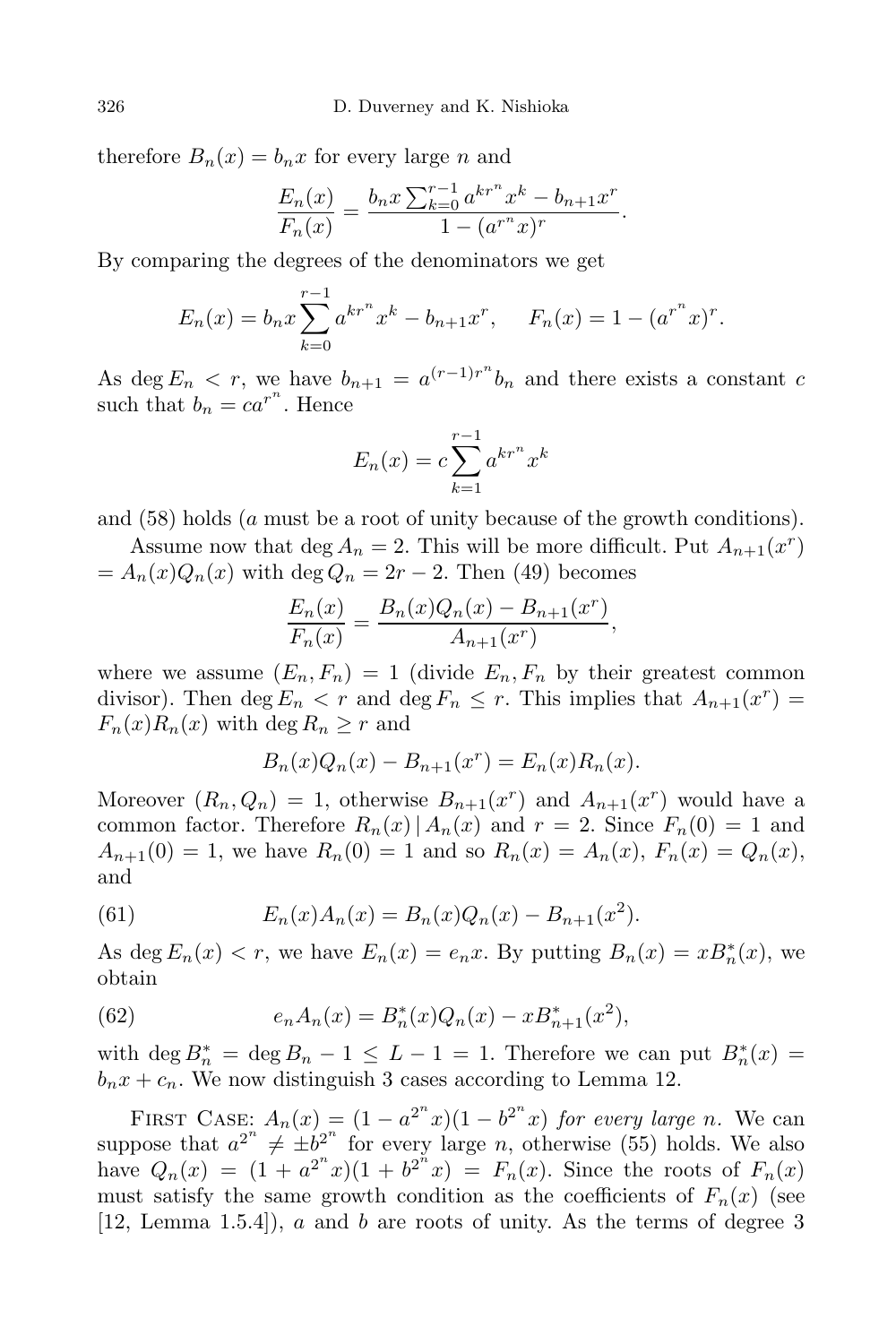must vanish on the right-hand side of (62), we have  $b_{n+1} = (ab)^{2^n} b_n$ , which implies

(63) 
$$
b_n = c(ab)^{2^n}.
$$

By taking  $x = a^{-2^n}$  and  $x = b^{-2^n}$  in (62), we get

(64) 
$$
0 = (b_n a^{-2^n} + c_n)2(1 + b^{2^n} a^{-2^n}) - a^{-2^n} (b_{n+1} a^{-2^{n+1}} + c_{n+1}),
$$
  
\n(65) 
$$
0 = (b_n b^{-2^n} + c_n)2(1 + a^{2^n} b^{-2^n}) - b^{-2^n} (b_{n+1} b^{-2^{n+1}} + c_{n+1}).
$$

Using (63) yields

$$
0 = (cb^{2^n} + c_n)2(a^{2^n} + b^{2^n}) - (cb^{2^{n+1}} + c_{n+1}),
$$
  
\n
$$
0 = (ca^{2^n} + c_n)2(a^{2^n} + b^{2^n}) - (ca^{2^{n+1}} + c_{n+1}).
$$

By subtracting these two equalities, we get  $c = 0$  and therefore  $b_n = 0$  for every large *n*. By (64) we now have  $c_{n+1} = 2(a^{2^n} + b^{2^n})c_n$ . Therefore there exists *c* such that  $c_n = c2^n(a^{2^n} - b^{2^n})$ . By taking  $x = 0$  in (62), we see that  $e_n = c_n$  and (59) holds.

According to Lemma 12, we can now assume that (55) is satisfied, that is,  $A_n(x) = 1 - a^{2^{n+1}}x^2$  or  $A_n(x) = (1 - a^{2^n}x)^2$ .

SECOND CASE: *There exists n such that*  $A_n(x) = 1 - a^{2^{n+1}}x^2$ . Then  $A_{n+1}(x) = (1 - a^{2^{n+1}}x)^2$  is impossible, because in this case  $Q_n(x) = (1 - a^{2^{n+1}}x)^2$  $a^{2^{n+1}}x^2$  would not be prime to  $R_n(x) = A_n(x)$ . Therefore  $A_n(x) = 1$  $a^{2^{n+1}}x^2$  for every large *n*, and  $Q_n(x) = 1 + a^{2^{n+1}}x^2$ . As the terms of degree 3 must vanish on the right-hand side of (62), we have  $b_{n+1} = a^{2^{n+1}}b_n$ , which implies  $b_n = ca^{2^{n+1}}$ . By taking  $x = a^{-2^n}$  and  $x = -a^{-2^n}$  in (62), we get

(66) 
$$
0 = (b_n a^{-2^n} + c_n)2 - a^{-2^n} (b_{n+1} a^{-2^{n+1}} + c_{n+1}),
$$

(67) 
$$
0 = (-b_n a^{-2^n} + c_n)2 + a^{-2^n} (-b_{n+1} a^{-2^{n+1}} + c_{n+1}).
$$

By adding these two equalities, we get  $2c_n = a^{-2^n}b_{n+1}a^{-2^{n+1}}$ , that is,  $c_n =$  $ca^{2^n}/2$ . If we subtract them, we obtain  $c_{n+1} = 2b_n = 2ca^{2^{n+1}}$ . Hence  $c = 0$ , a contradiction because  $E_n(x) \neq 0$  for infinitely many *n*.

THIRD CASE: *For every large n*,  $A_n(x) = (1 - a^2^n x)^2$ . Then  $Q_n(x) =$  $F_n(x) = (1 + a^{2^n}x)^2$ . As before, we have  $b_{n+1} = a^{2^{n+1}}b_n$ , because the righthand side of (62) must have degree 2. Therefore  $b_n = ca^{2^{n+1}}$ . Replacing *x* by  $a^{-2^n}$  in (62), we obtain

(68) 
$$
B_{n+1}^*(a^{-2^{n+1}}) = 4a^{2^n} B_n^*(a^{-2^n}).
$$

Now differentiating (62), we get

$$
-2e_na^{2^n}(1-a^{2^n}x) = b_n(1+a^{2^n}x)^2 + 2a^{2^n}B_n^*(x)(1+a^{2^n}x) - B_{n+1}^*(x^2) - 2b_{n+1}x^2.
$$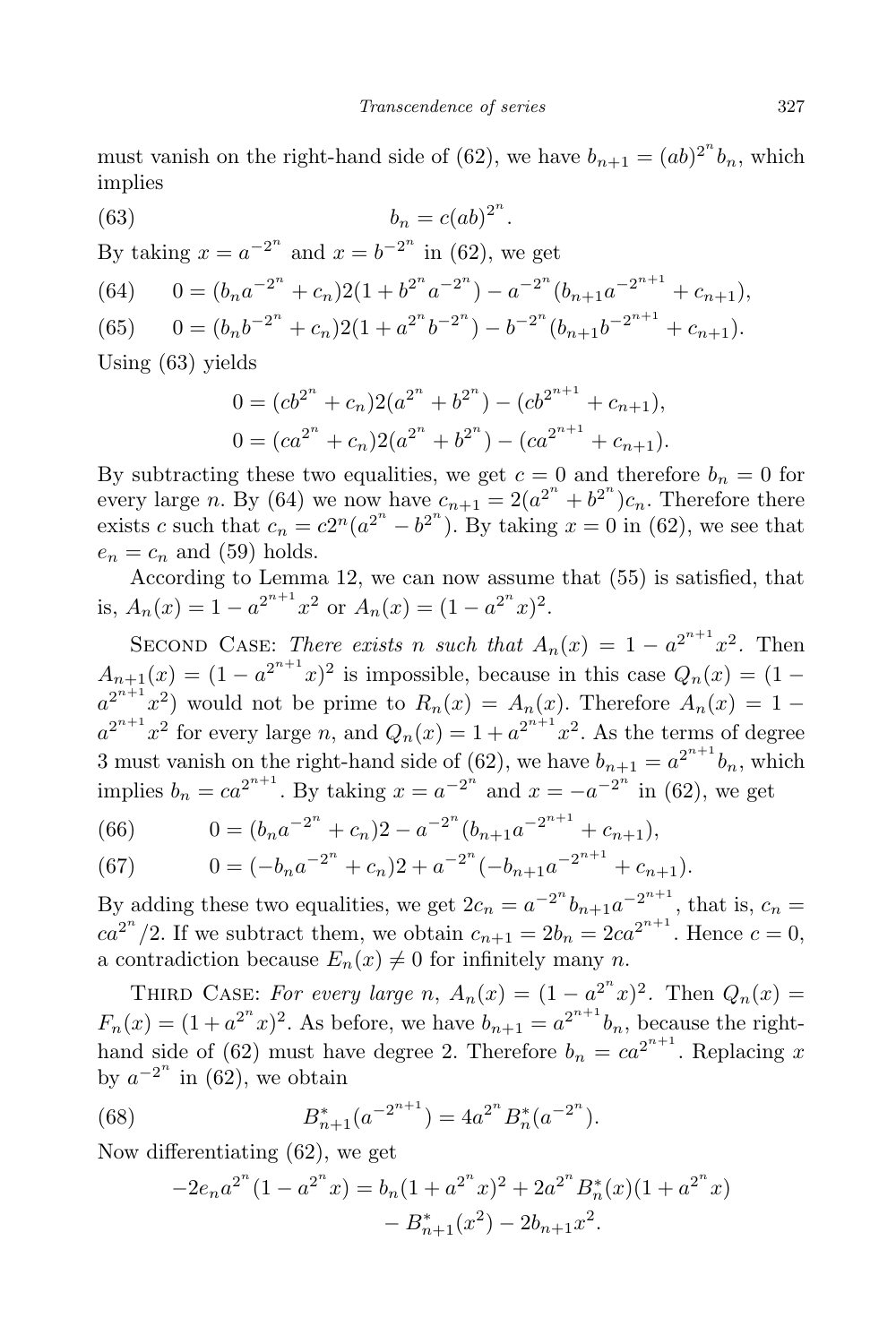If we replace x by  $a^{-2^n}$  and use (68), we obtain  $b_{n+1} = 2a^{2^{n+1}}b_n$ , whence  $ca^{2^{n+2}} = 2ca^{2^{n+2}}$  and  $c = 0$ ,  $b_n = 0$ . From (68) we get  $c_{n+1} = 4a^{2^n}c_n$ , that is,  $c_n = c4^n a^{2^n}$ . For  $x = 0$  in (62), we see that  $e_n = c_n$  and this is (60). The proof of Theorem 9 is complete.

**5.4.** *Examples involving Fibonacci and Lucas numbers*. Let  $\alpha =$  $(1 - \sqrt{5})/2$  and  $\beta = (1 + \sqrt{5})/2$ . Then the *n*th Fibonacci number  $F_n$  and *n*th Lucas number *L<sup>n</sup>* are written as

$$
F_n = \frac{\alpha^n - \beta^n}{\alpha - \beta} = \frac{\alpha^n - (-1)^n \alpha^{-n}}{\alpha - \beta},
$$
  

$$
L_n = \alpha^n + \beta^n = \alpha^n + (-1)^n \alpha^{-n}.
$$

Let  ${a_k}_{k>0}$  and  ${b_k}_{k>0}$  be sequences in *K* and  $O_K$  respectively. Then

(69) 
$$
\sum_{k=1}^{\infty} \frac{a_k}{F_{2^k} + b_k} = (\beta - \alpha) \sum_{k=1}^{\infty} \frac{a_k \alpha^{2^k}}{1 + (\beta - \alpha) b_k \alpha^{2^k} - (\alpha^{2^k})^2},
$$

$$
\sum_{k=1}^{\infty} \frac{a_k}{\alpha_k} = \sum_{k=1}^{\infty} \frac{a_k \alpha^{2^k}}{a_k \alpha^{2^k}}
$$

(70) 
$$
\sum_{k=1}^{\infty} \frac{a_k}{L_{2^k} + b_k} = \sum_{k=1}^{\infty} \frac{a_k \alpha^{2^k}}{1 + b_k \alpha^{2^k} + (\alpha^{2^k})^2}.
$$

Mignotte [11] proved that  $\sum_{k=0}^{\infty} 1/(k!F_{2^k})$  is transcendental by using Schmidt's theorem on approximations of an algebraic number by algebraic numbers. Later Mahler [10] proved it without using Schmidt's theorem and Loxton and van der Poorten [8] generalized Mahler's method. Becker and Töpfer  $[1]$  and Nishioka  $[13]$  studied the arithmetical nature of the series (69) and (70) when  $b_k = 0$  for every  $k, \{a_k\}$  is a periodic sequence and a linear recurrence sequence of algebraic numbers respectively. Duverney, Kanoko and Tanaka [6] studied the case  $b_k = b$  for every k and  $\{a_k\}$  is a linear recurrence sequence of algebraic numbers.

We have the following:

THEOREM 10. Assume that all  $a_k$  and  $b_k$  belong to a fixed algebraic number field K, that  $\log ||a_k||$ ,  $\log ||b_k|| = o(2^k)$  and that  $a_k \neq 0$  for infinitely *many k. Let*

$$
\Phi_0(x) = \sum_{k=0}^{\infty} \frac{a_k x^{2^k}}{1 + (\beta - \alpha)b_k x^{2^k} - x^{2^{k+1}}}.
$$

*If*  $\Phi_0(x)$  *is a rational function*, *then there exist*  $N \in \mathbb{N}$  *and*  $a \in K$  *such that*  $b_k = 0$  *and*  $a_k = a$  *for every*  $k \geq N$ *.* 

*In particular*,  $\sum_{k=1}^{\infty} a_k/(F_{2^k} + b_k)$  *is algebraic if and only if*  $a_k = a$  *and*  $b_k = 0$  *for every*  $k \geq N$ *.* 

*Proof.* Assume that  $\Phi_0(x) \in K(x)$ . We have  $F_k(x) = 1 + (\beta - \alpha)b_k x - x^2$ . Therefore  $F_k$  is not a square and (60) is impossible. Moreover, if (59) holds, then  $(\omega_1 \omega_2)^{2^k} = -1$  for every *k*, which is impossible. Therefore (58) holds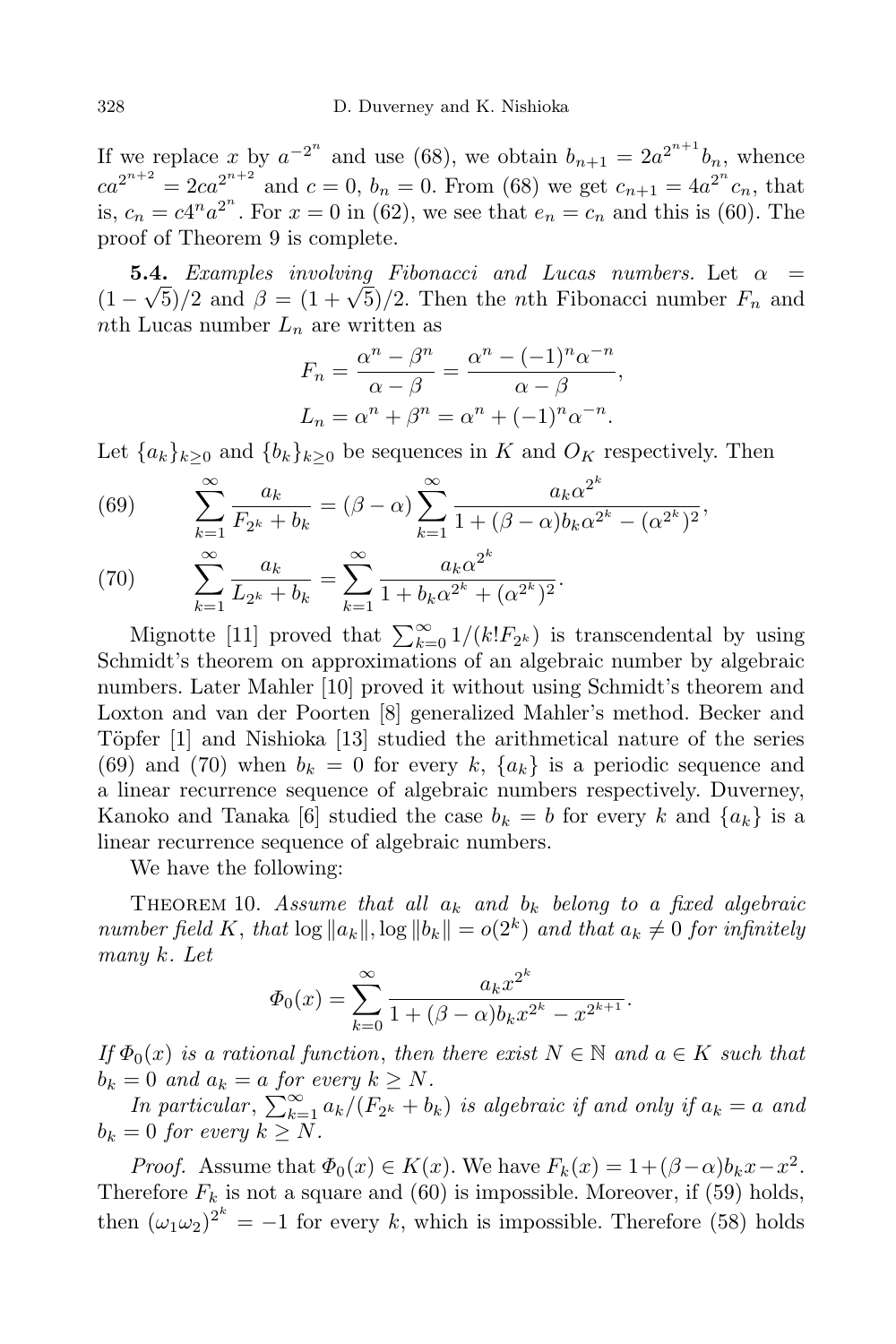with  $r = 2$ ,  $\omega^{2^k} = 1$ ,  $b_k = 0$  for every large  $k$ ,  $E_k(x) = cx$  and Theorem 10 is proved.

THEOREM 11. *Assume* that all  $a_k$  and  $b_k$  belong to a fixed algebraic number field K, that  $\log ||a_k||$ ,  $\log ||b_k|| = o(2^k)$  and that  $a_k \neq 0$  for infinitely *many k. Let*

$$
\Phi_0(x) = \sum_{k=0}^{\infty} \frac{a_k x^{2^k}}{1 + b_k x^{2^k} + x^{2^{k+1}}}.
$$

*If*  $\Phi_0(x)$  *is a rational function*, *then one of the following two conditions is satisfied.*

(i) *There exist*  $N \in \mathbb{N}$  *and*  $a \in K$  *such that*  $b_k = 2$  *and*  $a_k = a4^k$  *for*  $every \ k \geq N$ .

(ii) *There exist a constant a*,  $p, q \in \mathbb{N}$ ,  $q \neq 0$ , *and*  $N \in \mathbb{N}$  *such that*  $b_k = 2\cos\left(2^k \cdot \frac{p}{q}\right)$  $(\frac{p}{q}\pi)$ ,  $a_k = a2^k \sin\left(2^k \cdot \frac{p}{q}\right)$  $\left(\frac{p}{q}\pi\right)$  for every  $k \geq N$ .

*In particular*,  $\sum_{k=1}^{\infty} a_k/(L_{2^k} + b_k)$  *is algebraic if and only if* (i) *or* (ii) *holds.*

*Proof.* Assume that  $\Phi_0(x) \in K(x)$ . Here we have  $F_k(x) = 1 + b_k x + x^2$ . Therefore (58) is impossible. If (60) holds, we have  $\omega^{2^k} = 1$  for every large *k*, and  $b_k = 2$ . Therefore  $E_k(x) = c4^k x$ , and (i) holds. If (59) holds, we have  $\omega_1^{2^k} \omega_2^{2^k} = 1$  for every  $k \ge N$ . Put  $\omega_1^{2^N} = \exp(2i\pi p/q_0)$ , then  $\omega_2^{2^N} =$  $\exp(-2i\pi p/q_0)$  and for  $k \geq N$ ,

$$
\omega_1^{2^k} = \exp\left(\frac{2i\pi p}{q_0 2^N} 2^k\right) = \exp\left(\frac{i\pi p}{q} 2^k\right), \quad \omega_2^{2^k} = \exp\left(-\frac{i\pi p}{q} 2^k\right).
$$

Therefore

$$
b_k = \omega_1^{2^k} + \omega_2^{2^k} = 2\cos\left(2^k \cdot \frac{p}{q}\pi\right),
$$
  

$$
a_k = c2^k(\omega_1^{2^k} - \omega_2^{2^k}) = a2^k \sin\left(2^k \cdot \frac{p}{q}\pi\right).
$$

This completes the proof.

COROLLARY. Assume that there exist infinitely many  $k$  such that  $a_k \neq 0$ , and  $\log ||a_k||$ ,  $\log ||b_k|| = o(2^k)$ . If  $\sum_{k=1}^{\infty} a_k/(L_{2^k} + b_k)$  is algebraic, then  $\{b_k\}$ *is* eventually periodic,  $|b_k| \leq 2$  and  $a_{k+1} = 2a_kb_k$  for every large *k*.

EXAMPLE 2. Under the assumptions of Theorem 11,  $\sum_{k=1}^{\infty} a_k/L_{2^k}$  $\sum_{k=1}^{\infty} a_k / (L_{2^k} + b_k)$  is transcendental. is transcendental. Moreover if  $|b_k|$  > 2 for infinitely many  $k$ , then